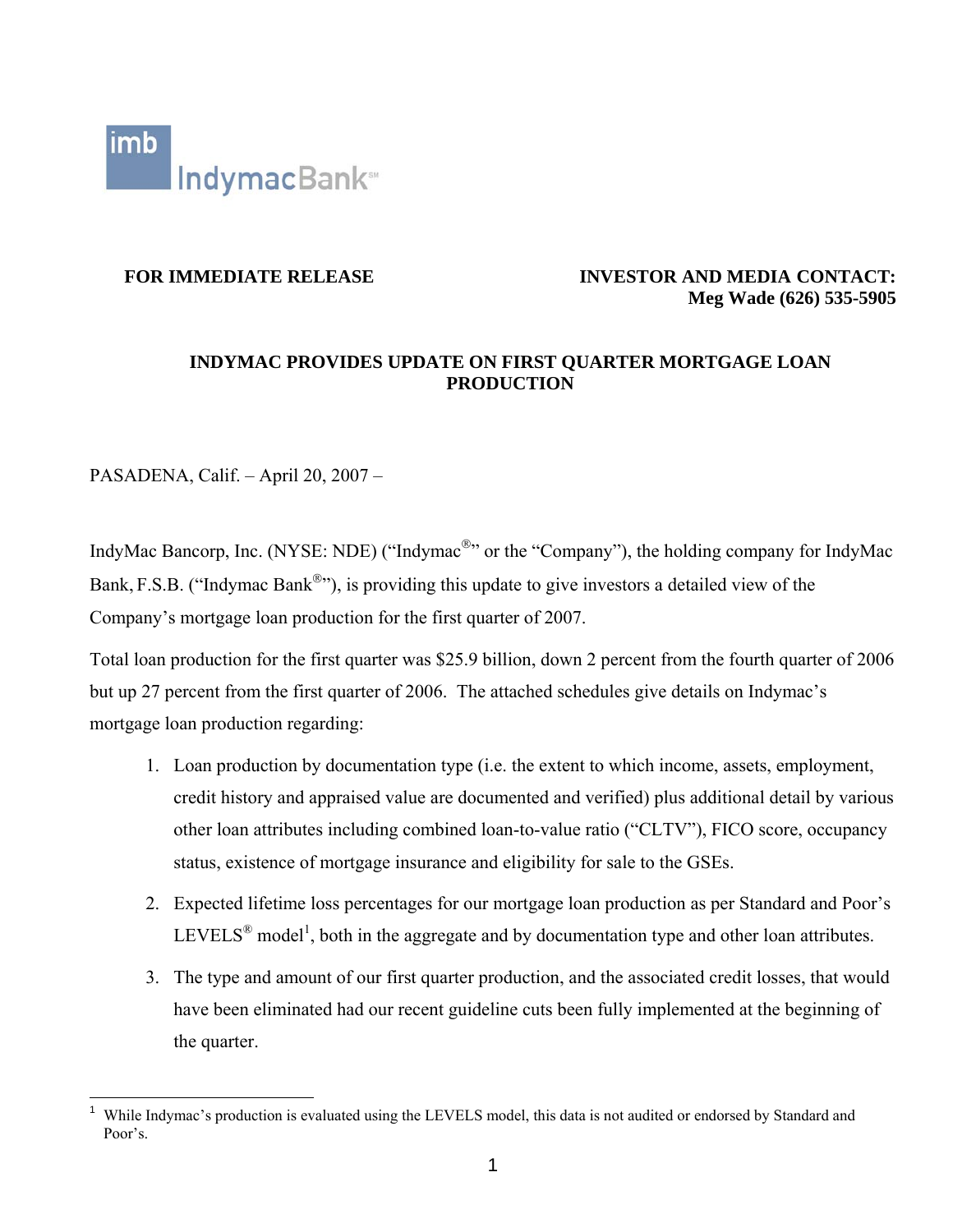## **Loan Production by Documentation Type**

With respect to loan documentation, Indymac segments its loan production into the following five types:

| <b>Mortgage Loan</b><br><b>Documentation</b> | <b>Description</b>                                                                                                                                                                                      | <b>Percentage of Total</b><br><b>Mortgage Production -</b><br><b>Based on \$</b> |      |  |  |  |
|----------------------------------------------|---------------------------------------------------------------------------------------------------------------------------------------------------------------------------------------------------------|----------------------------------------------------------------------------------|------|--|--|--|
| <b>Type</b>                                  | $Q1-07$                                                                                                                                                                                                 | $Q4-06$                                                                          |      |  |  |  |
| <b>Type 1</b>                                | Borrower documents income, employment and assets.<br>Lender verifies income, employment, assets, credit<br>history and home value (by appraisal).                                                       | 20%                                                                              | 17%  |  |  |  |
| Type 2                                       | Borrower states income and documents employment and<br>assets. Lender assesses income for reasonableness and<br>verifies employment, assets, credit history and home<br>value (by appraisal).           | 53%                                                                              | 55%  |  |  |  |
| Type 3                                       | Borrower does not document or state income but does<br>document employment and assets. Lender verifies<br>employment, assets, credit history and home value (by<br>appraisal).                          | 11%                                                                              | 9%   |  |  |  |
| Type 4                                       | Borrower does not document or state income or assets.<br>Lender verifies credit history and home value (by<br>appraisal).                                                                               | 11%                                                                              | 12%  |  |  |  |
| Type 5                                       | Reverse mortgages (69% of Indymac's reverse mortgage<br>originations were FHA insured in Q1-07). Borrower<br>does not document or state income or assets. Lender<br>verifies home value (by appraisal). | 5%                                                                               | 7%   |  |  |  |
|                                              | <b>Total Mortgage Production</b>                                                                                                                                                                        | 100%                                                                             | 100% |  |  |  |

Key points to take away from the detailed schedules with respect to Indymac's first quarter production:

- 1. The total production had an average FICO score of 704 and an average CLTV of 74 percent.
- 2. Only 4 percent of total production had FICO scores less than 620. Of that 4 percent, 76 percent had CLTVs below 90 percent and 60 percent had CLTVs equal to or below 80 percent.
- 3. 81 percent of total production had CLTVs of less than or equal to 80 percent. Of the 19 percent of production with CLTVs greater than 80 percent, 45 percent had FICOs greater than or equal to 700 and 76 percent had FICOs greater than or equal to 660.
- 4. With respect to CLTVs by documentation type, 80 percent of Types 2, 3 and 4 had CLTVs of less than or equal to 80 percent. 97 percent of Type 4 and 5 loans had CLTVs of less than or equal to 80 percent.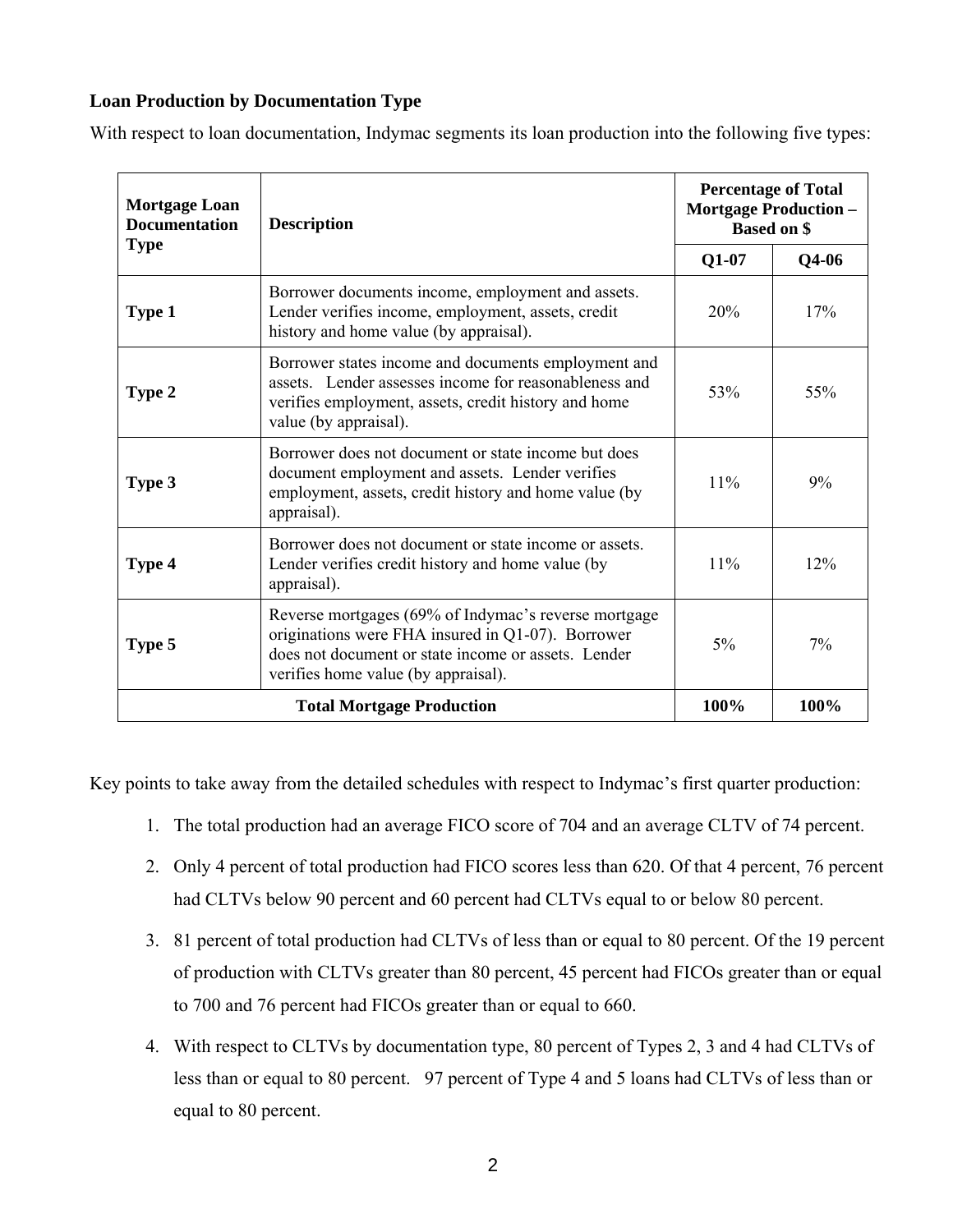- 5. With respect to FICO scores by documentation type, 82 percent of Types 2, 3 and 4 had FICOs of greater than or equal to 660, and only 2 percent had FICOs below 620. Virtually no Type 3 and 4 loans had FICOs below 620.
- 6. With respect to occupancy status, 88 percent of total production was owner occupied as a primary residence and 3 percent was owner occupied as a second home. 91 percent of second home and investor properties had CLTVs of less than or equal to 80 percent. Of the 9 percent of production for investor properties, 63 percent had FICOs greater than or equal to 700 and one percent had FICOs below 620.

### **Expected Lifetime Loss Percentages**

One of the most independent and comprehensive views of the credit quality of loan production is the estimated lifetime loss percentage as determined by Standard and Poor's LEVELS model. This model is an objective, third party framework that has been developed and tested over various economic cycles. LEVELS is a regression-based model that determines an estimated lifetime loss at the loan level based upon foreclosure frequency and loss severity for a wide variety of mortgage loans. LEVELS is one of two accepted loss models for loan securitizations in the mortgage industry and is used to structure mortgage backed securities for sale into the secondary market. The number one driver of the model (i.e., the attribute proven to be the most predictive of loan losses) is the LTV/CLTV ratios, followed by borrower FICO score and then numerous other attributes such as loan size, documentation type, occupancy status, loan purpose, geography and debt-to-income ratio, where income is provided.

Duringthe first quarter, 84 percent of Indymac's loan production was analyzed using the LEVELS model.<sup>2</sup> The estimated lifetime loss rate for this production, in the aggregate, was 0.85 percent in Q1-07 versus 0.84 percent in Q4-06 and 0.74 percent in Q1-06. The year-over-year increase was driven by increased volumes and deteriorating credit performance mainly in two products – higher LTV subprime loans and 80/20 piggyback loans – which we have substantially eliminated from our product offerings through recent guideline cutbacks. Loss rates for other production remained roughly the same year-over-year. It is important to put the estimated lifetime loss rates into context. Assuming a 35 percent average loss severity rate when the sale of a foreclosed property takes place, an 0.85 percent estimated lifetime loss rate would mean that an estimated 2.43 percent of all loans produced would end up in foreclosure over the life of a loan pool (0.85 percent divided by 35 percent equals 2.43 percent). The flip side of this is that 97.57 percent of all of these loans are forecasted to succeed and never end up in foreclosure.

<span id="page-2-0"></span> $\frac{1}{2}$ <sup>2</sup> Production evaluated by the LEVELS model excludes second liens, HELOCs, reverse mortgages or construction loans.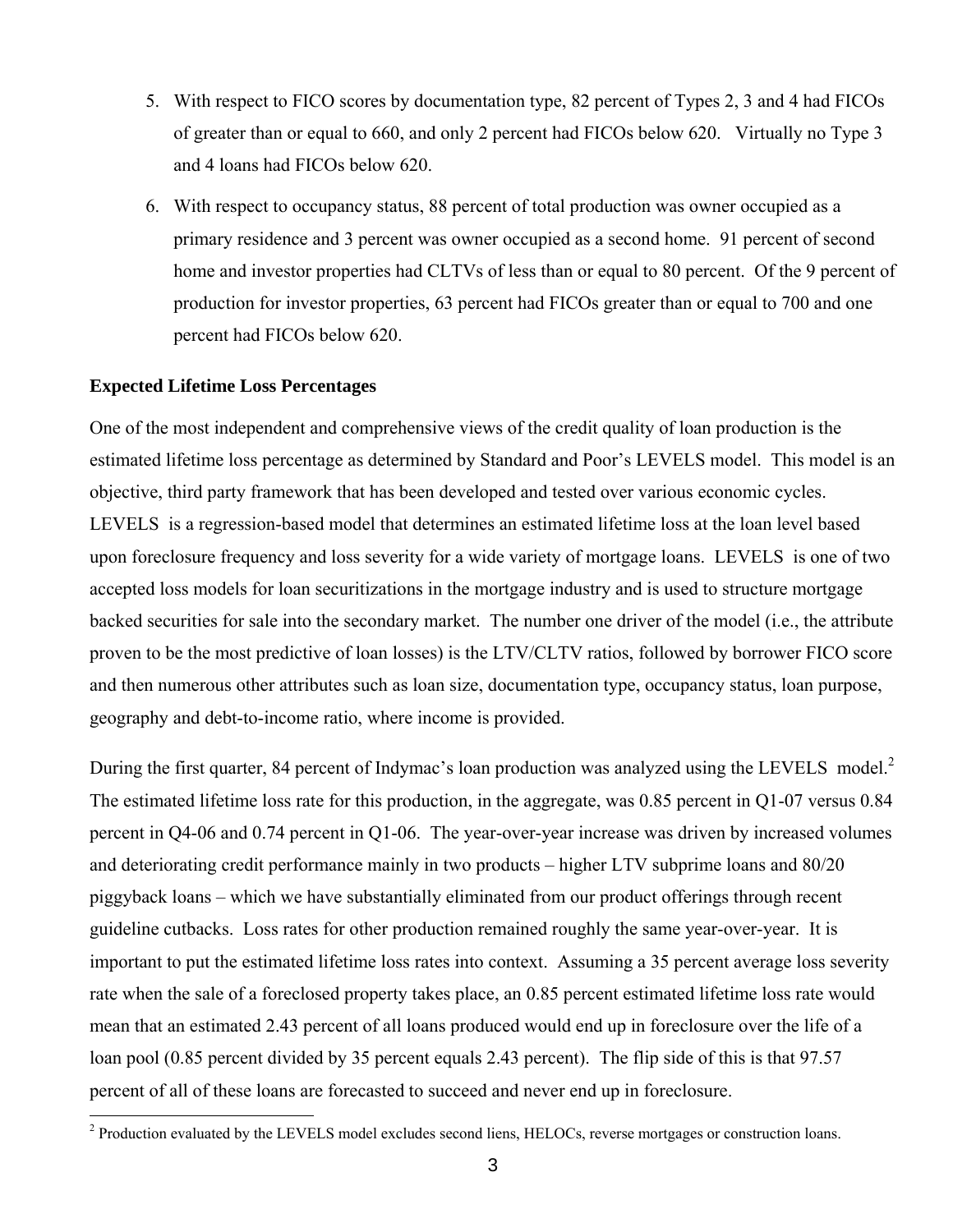Key points to take away from the detailed schedules with respect to how loan attributes impacted lifetime loss estimates for Indymac's Q1-07 production that was run through LEVELS:

- 1. 53 percent of this production had a LEVELS loss rate of less than 0.48 percent and is therefore considered comparable from a risk perspective to loans sold to the GSEs.
- 2. Lower documentation requirements on loans are more than offset by other compensating factors, such as lower CLTVs and higher FICOs, with the result that lower documentation loans actually have lower estimated lifetime losses:

| <b>Documentation Type</b>                                                   | \$ in millions | % of Total | <b>Standard and Poor's</b><br><b>LEVELS</b> Cumulative<br><b>Lifetime Loss Rate</b> |
|-----------------------------------------------------------------------------|----------------|------------|-------------------------------------------------------------------------------------|
| Type 1                                                                      | 4,666          | 22%        | 1.18%                                                                               |
| Type 2                                                                      | 11,858         | 54%        | $0.90\%$                                                                            |
| Type 3                                                                      | 2,468          | $11\%$     | 0.56%                                                                               |
| Type 4                                                                      | 2,811          | 13%        | 0.35%                                                                               |
| Type 5                                                                      | 0              | $0\%$      |                                                                                     |
| <b>Total Standard and</b><br>Poor's LEVELS -<br><b>Evaluated Production</b> | 21,803         | 100%       | 0.85%                                                                               |

3. CLTVs have the strongest impact on loss rates:

| <b>CLTV</b> Range                                                           | \$ in millions | % of Total | <b>Standard and Poor's</b><br><b>LEVELS</b> Cumulative<br><b>Lifetime Loss Rate</b> |
|-----------------------------------------------------------------------------|----------------|------------|-------------------------------------------------------------------------------------|
| $<60\%$                                                                     | 2,563          | 12%        | $0.03\%$                                                                            |
| $>60\% < 70\%$                                                              | 2,953          | 13%        | $0.24\%$                                                                            |
| $>70\% < 80\%$                                                              | 12,379         | 57%        | 0.65%                                                                               |
| $>80\% < 90\%$                                                              | 651            | 3%         | $3.36\%$ <sup>3</sup>                                                               |
| $>90\% < 95\%$                                                              | 1,196          | $5\%$      | $4.08\%$ <sup>3</sup>                                                               |
| $>95\% < 100\%$                                                             | 2,061          | 10%        | $1.31\%$                                                                            |
| <b>Total Standard and</b><br>Poor's LEVELS -<br><b>Evaluated Production</b> | 21,803         | 100%       | $0.85\%$                                                                            |

<span id="page-3-0"></span> $\frac{1}{3}$ <sup>3</sup> The high loss rates for the >80% < 90% and >90% ≤ 95% buckets appear to have been heavily influenced by their average FICO scores of 666 and 673, respectively, as compared to an average FICO score of 704 for the ≥70% ≤ 80% bucket and 705 for the  $>95\% \le 100\%$  bucket.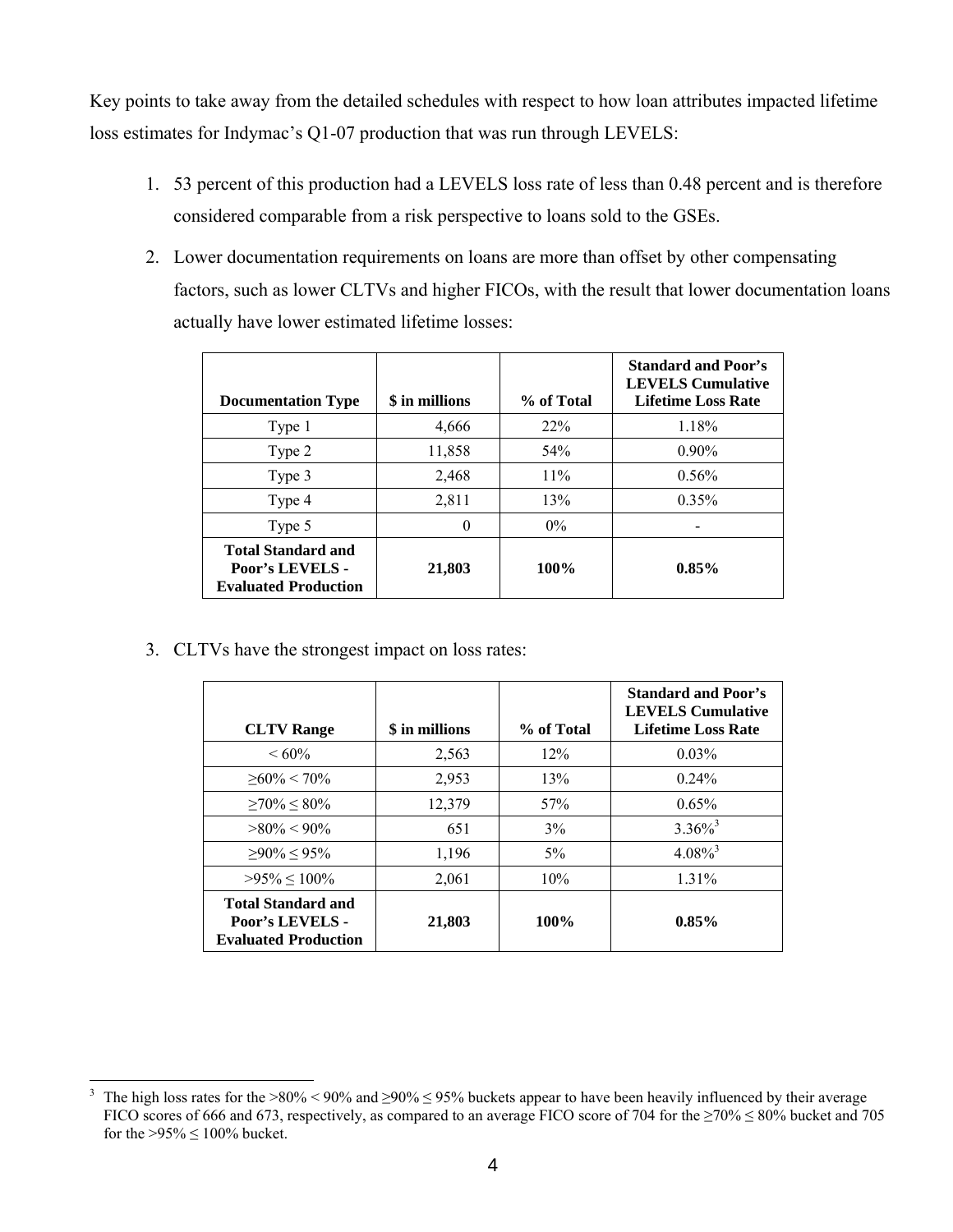| <b>FICO Range</b>                                                           | \$ in millions | % of Total | <b>Standard and Poor's</b><br><b>LEVELS</b> Cumulative<br><b>Lifetime Loss Rate</b> |
|-----------------------------------------------------------------------------|----------------|------------|-------------------------------------------------------------------------------------|
| > 700                                                                       | 11,392         | 52%        | $0.39\%$                                                                            |
| $\geq 660 < 700$                                                            | 5,981          | 28%        | $0.69\%$                                                                            |
| >620 < 660                                                                  | 3,529          | 16%        | $1.31\%$                                                                            |
| <620                                                                        | 901            | $4\%$      | $5.94\%$                                                                            |
| <b>Total Standard and</b><br>Poor's LEVELS -<br><b>Evaluated Production</b> | 21,803         | $100\%$    | $0.85\%$                                                                            |

4. Borrower FICO scores have a strong impact on expected lifetime losses:

### **Impact of Recent Guideline Cuts**

Indymac has recently been cutting back its product and underwriting guidelines for two reasons: (1) to better align risks and returns in the current environment and (2) due to temporary poor liquidity in the secondary market on certain products. The attached schedules show what the impact of these cutbacks would have been on our overall production for the first quarter. Had the cutbacks been fully in place for the quarter, our overall production would have been reduced by \$8.6 billion, or a 33 percent reduction. Going forward, we do not expect actual production to decline by this magnitude, as some of the displaced production will migrate to other Indymac loan products for which the borrowers qualify, such as FHA/VA loans and our new 100 percent financing program (with mortgage insurance) for first time homebuyers that is saleable to the GSEs. In addition, we continue to capture market share for other loan types, as many other lenders are struggling or exiting the business. Finally, we are constantly evaluating the impact of our guideline cuts, and, to the extent that we determine we have gone too far, or liquidity improves in the secondary market, we may revise guidelines in some areas in the future.

The impact on credit quality of the guideline cuts would have been as follows:

- 1. The average FICO score for all production would have increased from 704 to 711, and the average CLTV would have decreased from 74 percent to 69 percent.
- 2. \$3.5 billion of production with CLTVs greater than 80 percent would have been eliminated, or 74 percent of that production. The percentage of total production with CLTVs less than or equal to 80 percent would have increased from 81 percent to 92 percent.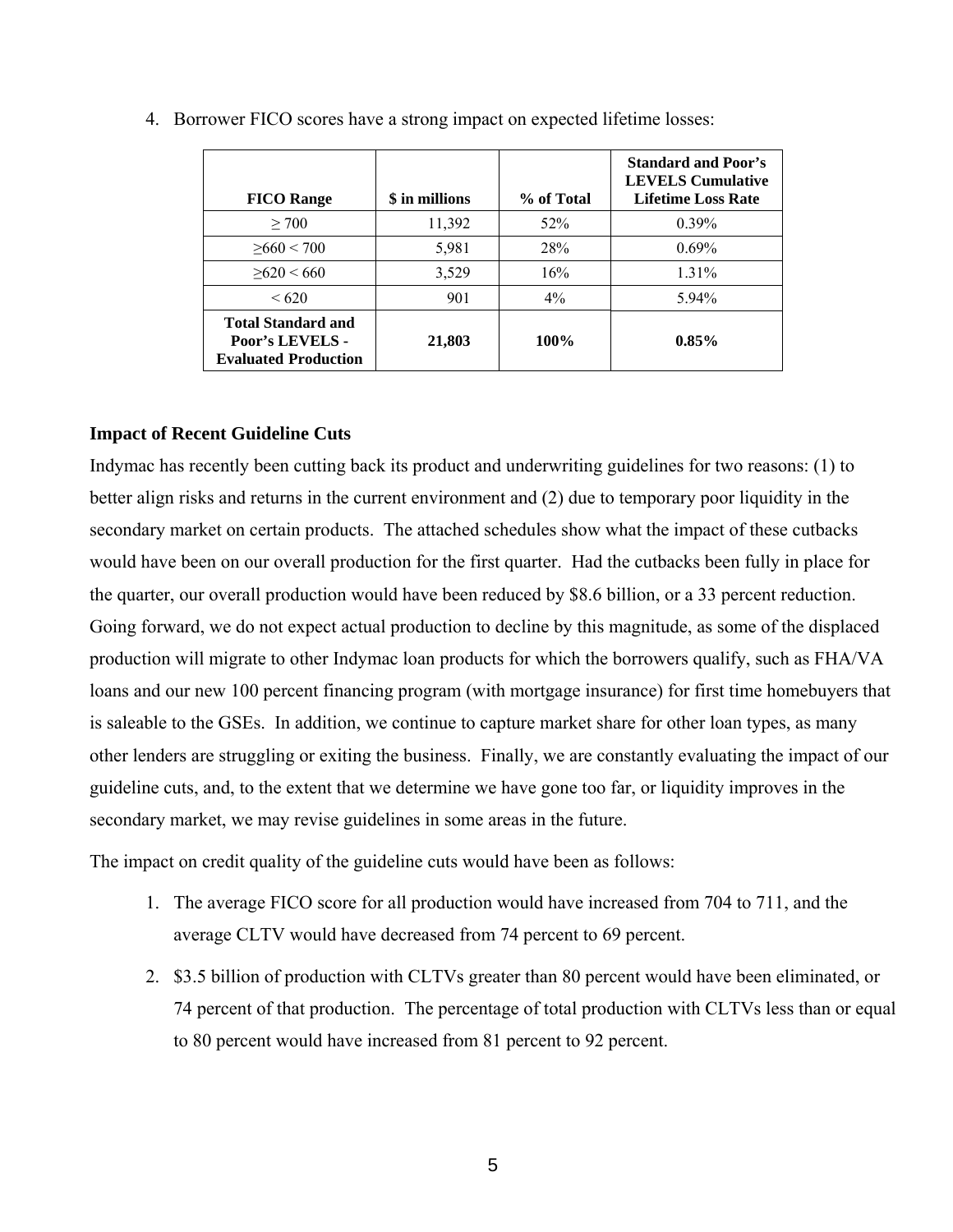- 3. \$2.0 billion of production with FICOs below 660 would have been eliminated, or 44 percent of that production. The percentage of total production with FICOs greater than 660 would have increased from 81 percent to 84 percent.
- 4. The percentage of all production with both CLTVs less than 90 percent and FICOs above 660 would have increased from 68 percent to 80 percent.
- 5. \$7.0 billion of documentation types 2, 3 and 4 production would have been eliminated, or 38 percent of that production.
- 6. The percentage of total production with a LEVELS loss rate of less than 0.48 percent, and therefore considered comparable from a risk perspective to loans sold to the GSEs, would have increased from 53 percent to 68 percent of total production.
- 7. The estimated lifetime loss rate as per the LEVELS model would have decreased from 0.85 percent to 0.52 percent, in essence reducing Indymac's overall credit risk by 39 percent.

As expected and previously forecasted, net credit losses related to loans held for sale increased to \$24.1 million during the first quarter from \$17.7 million in Q4-06, or to 9.8 bps of loan sales from 7.6 bps. However, 80 percent of these losses, or \$19.3 million, would have been prevented with the guideline cuts. As previously disclosed, we expect credit losses to remain high in the second quarter but anticipate that credit loss performance will improve during the second half of 2007 as the guideline cuts take full effect.

### **Re-Affirmed Q1-07 Earnings Guidance**

Indymac provided this supplemental information in advance of our scheduled conference call next week in response to current market conditions and continued interest from stakeholders. We have previously guided that for the first quarter of 2007 Indymac would earn around a 10 percent return on shareholders' equity (ROE), and we expect that our Q1-07 earnings will be in line with this guidance when we report next Thursday, April 26th. Michael W. Perry, Chairman and Chief Executive Officer, will host the Company's first quarter earnings conference call and webcast beginning at 10:00 a.m. PDT, followed by a question and answer period. The earnings data is scheduled to be released before the market opens on that morning.

The presentations accompanying the Shareholder Meeting webcast, and the first quarter earnings conference call and webcast, can be accessed, along with Indymac's 10-Q, via Indymac Bank's home page at [www.indymacbank.com.](http://www.indymacbank.com/)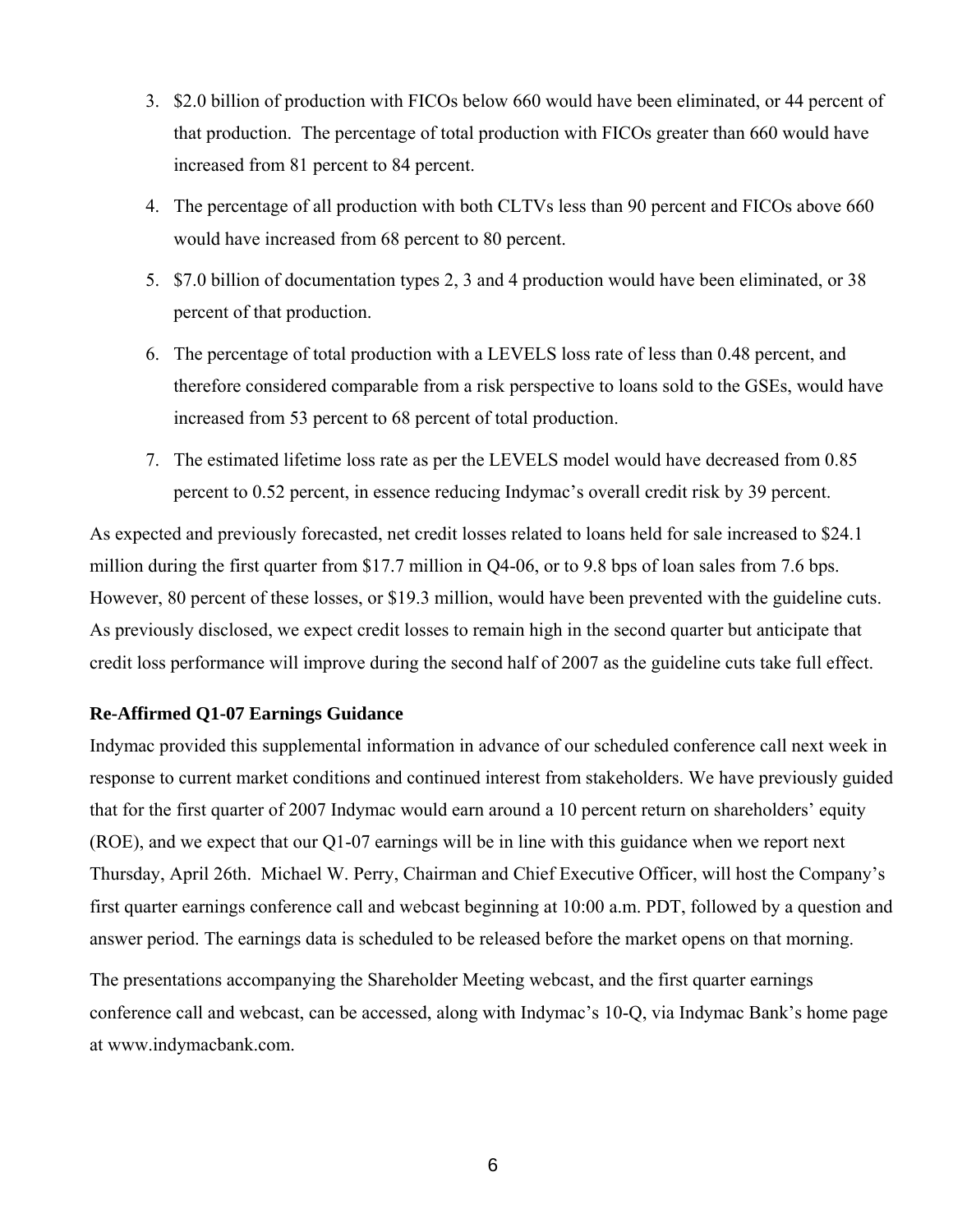If you would like to participate in the call:

- Internet webcast access will be available at: **[http://www.indymacbank.com](http://www.indymacbank.com/)**
- The telephone dial-in number is (888) 396-7846 or (706) 758-0230 (international), access code #3829781; and
- The replay number is (800) 642-1687 or (706) 645-9291 (international), access code #3829781

To participate on the call, please dial in 15 minutes prior to the scheduled start time. The conference call will be replayed continuously beginning two hours after the live event on April 26<sup>th</sup>, through midnight on May 2nd and will be available on Indymac's Website at **[www.indymacbank.com](http://www.indymacbank.com/)**.

\* \* \* \* \* \* \*

### **Appendix Contents:**

| <b>Appendix A</b> | <b>Actual Mortgage Loan Production Stratification</b>                                |
|-------------------|--------------------------------------------------------------------------------------|
| Table 1           | Loan documentation type vs. loan to value                                            |
| Table 2           | Loan documentation type vs. FICO                                                     |
| Table 3           | FICO vs. loan to value                                                               |
| Table 4           | Occupancy vs. loan to value                                                          |
| Table 5           | Occupancy vs. FICO                                                                   |
| Table 6           | Loans with mortgage insurance vs. loan to value                                      |
| Table 7           | Loans with mortgage insurance vs. FICO                                               |
| <b>Appendix B</b> | Proforma Loan Production Had the Guideline Cuts Occurred Jan. 1, 2007                |
| Table 1           | Loan documentation type vs. loan to value                                            |
| Table 2           | Loan documentation type vs. FICO                                                     |
| Table 3           | FICO vs. loan to value                                                               |
| Table 4           | Occupancy vs. loan to value                                                          |
| Table 5           | Occupancy vs. FICO                                                                   |
| Table 6           | Loans with mortgage insurance vs. loan to value                                      |
| Table 7           | Loans with mortgage insurance vs. FICO                                               |
| <b>Appendix C</b> | <b>Actual Standard Consumer Loan Production by S&amp;P Loss Level Stratification</b> |
| Table 1           | Loan documentation type                                                              |
| Table 2           | <b>FICO</b>                                                                          |
| Table 3           | Occupancy                                                                            |
| Table 4           | GSE eligibility                                                                      |
| Table 5           | Loan to value                                                                        |
| Table 6           | Reconciliation from total production to total S&P production                         |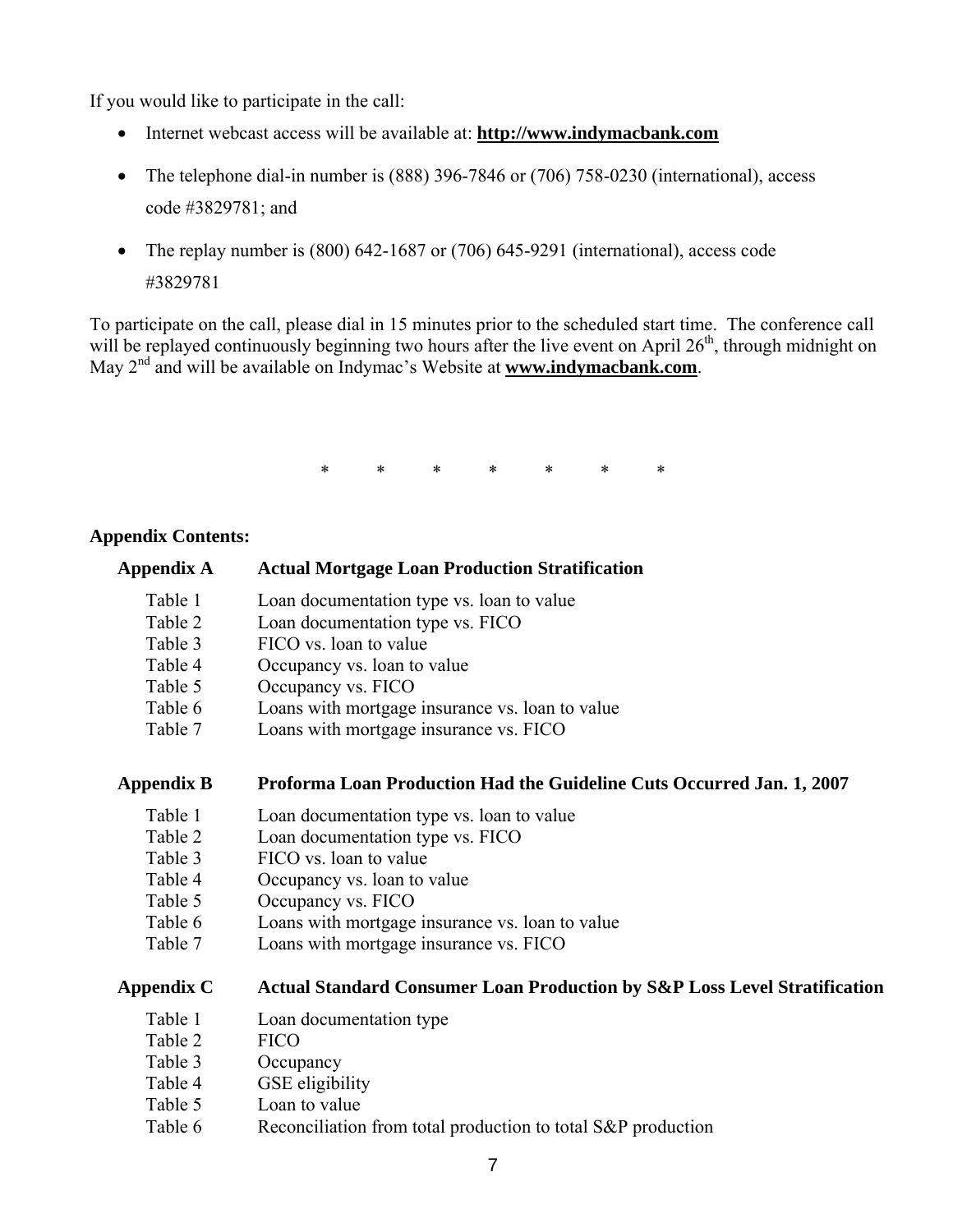| <b>Appendix D</b> | <b>Proforma Loan Production by S&amp;P Loss Level Stratification Had Guideline</b><br><b>Cuts Occurred Jan. 1, 2007</b> |
|-------------------|-------------------------------------------------------------------------------------------------------------------------|
| Table 1           | Loan documentation type                                                                                                 |
| Table 2           | <b>FICO</b>                                                                                                             |
| Table 3           | Occupancy                                                                                                               |
| Table 4           | GSE eligibility                                                                                                         |
| Table 5           | Loan to value                                                                                                           |

### **About Indymac Bank**

IndyMac Bancorp, Inc. (NYSE: NDE) (Indymac®) is the holding company for IndyMac Bank, F.S.B. (Indymac Bank<sup>®</sup>), the  $7<sup>th</sup>$  largest savings and loan and the  $2<sup>nd</sup>$  largest independent mortgage lender in the nation. Indymac Bank, operating as a hybrid thrift/mortgage banker, provides cost-efficient financing for the acquisition, development, and improvement of single-family homes. Indymac also provides financing secured by single-family homes and other banking products to facilitate consumers' personal financial goals.

With an increased focus on building customer relationships and a valuable consumer franchise, Indymac is committed to becoming a top five mortgage lender in the U.S. by 2011, with a long-term goal of providing returns on equity of 15 percent or greater. The company is dedicated to continually raising expectations and conducting itself with the highest level of ethics.

For more information about Indymac and its affiliates, or to subscribe to the company's Email Alert feature for notification of company news and events, please visit [http://about.indymacbank.com/investors.](http://about.indymacbank.com/investors)

Certain statements contained in this press release may be deemed to be forward-looking statements within the meaning of the federal securities laws. The words "anticipate," "believe," "estimate," "expect," "project," "plan," "forecast," "intend," "goal," "target," and similar expressions identify forward-looking statements that are inherently subject to risks and uncertainties, many of which cannot be predicted or quantified. Actual results and the timing of certain events could differ materially from those projected in or contemplated by the forward-looking statements due to a number of factors, including, the effect of economic and market conditions including industry volumes and margins; the level and volatility of interest rates; the Company's hedging strategies, hedge effectiveness and asset and liability management; the accuracy of subjective estimates used in determining the fair value of financial assets of Indymac; the credit risks with respect to our loans and other financial assets; the actions undertaken by both current and potential new competitors; the availability of funds from Indymac's lenders and from loan sales and securitizations, to fund mortgage loan originations and portfolio investments; the execution of Indymac's growth plans and ability to gain market share in a significant market transition; the impact of disruptions triggered by natural disasters; pending or future legislation, regulations or litigation; and other risk factors described in the reports that Indymac files with the Securities and Exchange Commission, including its Annual Report on Form 10-K, Quarterly Reports on Form 10-Q, and its reports on Form 8-K.

CONTACT: IndyMac Bancorp, Inc.

### Meg Wade

Phone: (626) 535-5905

E-mail: [meg.wade@indymacbank.com](mailto:meg.wade@indymacbank.com)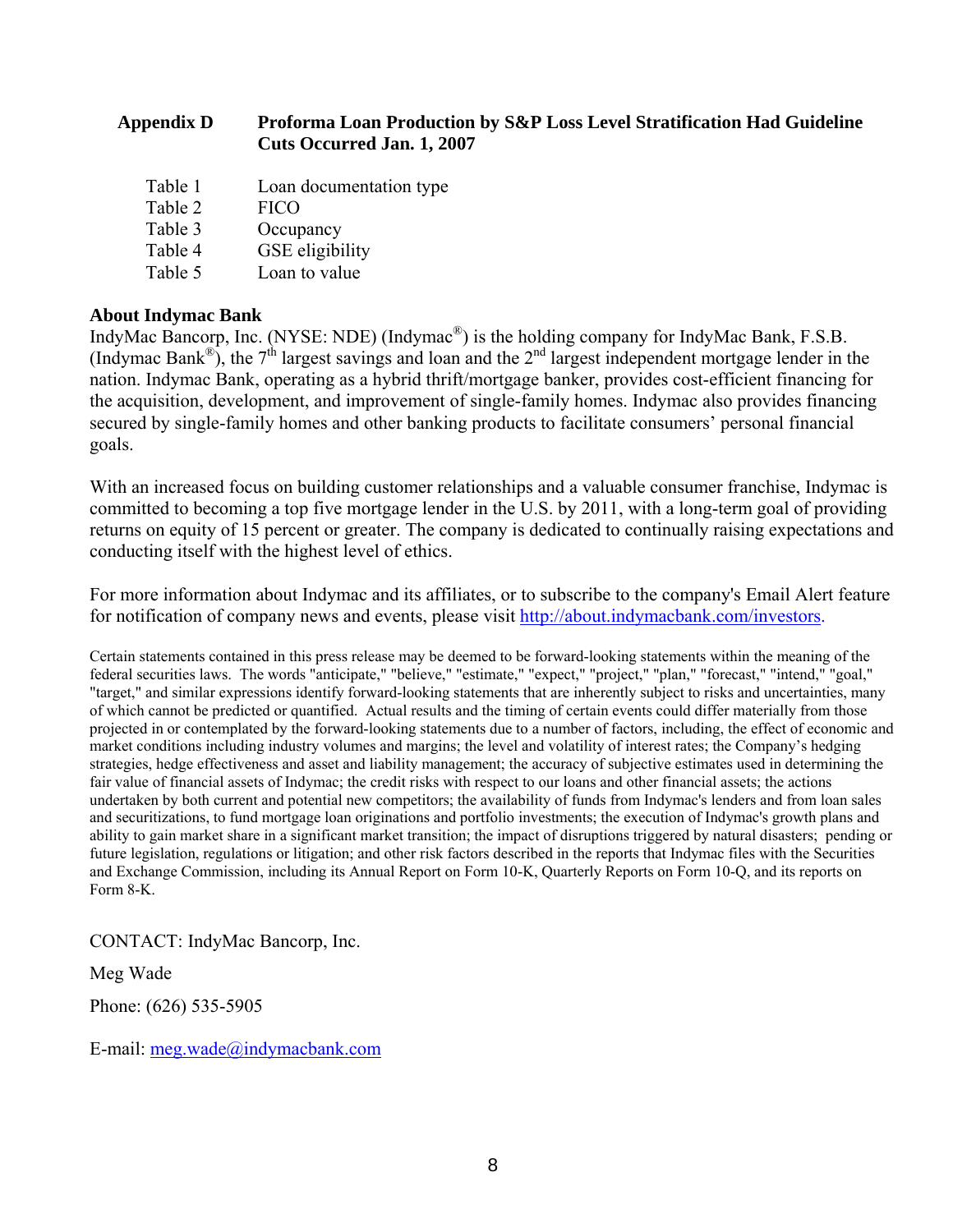# **Appendix A IndyMac Bancorp, Inc. Actual Mortgage Loan Production Stratification 1st Quarter 2007**

**(Dollars in millions)**

|                                                        |  |            |            | (Dollars in millions) |  |        |                          |                    |  |        |  |
|--------------------------------------------------------|--|------------|------------|-----------------------|--|--------|--------------------------|--------------------|--|--------|--|
| Table 1- Loan documentation type vs. Loan to value     |  |            |            |                       |  |        |                          |                    |  |        |  |
| Doc Type/LTV ratio <sup>(1)</sup>                      |  | $~50\%$    | ≥60 < 70   | ≥70≤80                |  | >80<90 | ≥90≤95                   | >95≤100            |  | Total  |  |
|                                                        |  | 602 \$     | 570 \$     | $2.687$ \$            |  | 234 \$ | 425 \$                   | 468 \$             |  | 4,985  |  |
|                                                        |  | 1.354      | 1.522      | 7.406                 |  | 357    | 755                      | 1.767              |  | 13.161 |  |
|                                                        |  | 210        | 308        | 1.480                 |  | 34     | 127                      | 486                |  | 2,644  |  |
|                                                        |  | 818        | 683        | 1.216                 |  | 38     | 75                       |                    |  | 2,833  |  |
|                                                        |  | 972        | 177        | 66                    |  |        | $\overline{\phantom{0}}$ |                    |  | 1,221  |  |
| Total Mortgage Bank & Thrift production <sup>(2)</sup> |  | $3,955$ \$ | $3,259$ \$ | 12,854 \$             |  | 670 \$ | 1.381                    | $2,725$ \$<br>- \$ |  | 24,845 |  |
| Consumer and Builder construction commitments          |  |            |            |                       |  |        |                          |                    |  | 1.084  |  |
| <b>Total Production</b>                                |  |            |            |                       |  |        |                          |                    |  | 25,929 |  |

| Doc Type/LTV ratio                      | <60% | ≥60 < 70 | ≥70≤80 | >80<90 | ≥90≤95 | >95≤100 |      |     | Total WA FICO WA LTV ratio |
|-----------------------------------------|------|----------|--------|--------|--------|---------|------|-----|----------------------------|
|                                         | 2%   | 2%       | 11%    | 1%     | 2%     | 2%      | 20%  | 701 | 76%                        |
|                                         | 5%   | 6%       | 30%    | 2%     | 3%     | 7%      | 53%  | 704 | 77%                        |
|                                         | 1%   | 1%       | 6%     | 0%     | 1%     | 2%      | 11%  | 705 | 79%                        |
|                                         | 3%   | 3%       | 5%     | 0%     | 0%     | 0%      | 11%  | 706 | 66%                        |
|                                         | 4%   | 1%       | 0%     | 0%     | $0\%$  | 0%      | 5%   | N/A | 45%                        |
| Total Mortgage Bank & Thrift production | 15%  | 13%      | 52%    | 3%     | 6%     | 11%     | 100% | 704 | 74%                        |
| WA LTV ratio                            | 44%  | 65%      | 78%    | 85%    | 93%    | 76%     | 74%  |     |                            |

### **Table 2- Loan documentation type vs. FICO**

| Doc Type/FICO                           | $620$  | ≥620<660   | ≥660 < 700 | ≥700<br>Reverse Mort. |           | Total                    |        |
|-----------------------------------------|--------|------------|------------|-----------------------|-----------|--------------------------|--------|
|                                         | 493 \$ | 859 \$     | 990 \$     |                       | 2.643     | -                        | 4.985  |
|                                         | 434    | .955       | 3.850      |                       | 6.922     | $\overline{\phantom{0}}$ | 13.161 |
|                                         |        | 408        | 867        |                       | 1.368     | $\overline{\phantom{0}}$ | 2.644  |
|                                         |        | 528        | 847        |                       | 1.458     | $\overline{\phantom{0}}$ | 2.833  |
|                                         |        | -          |            |                       |           | 1.221                    | 1.221  |
| Total Mortgage Bank & Thrift production | 929    | $3.750$ \$ | 6.554      |                       | 12.390 \$ | 1.221                    | 24.845 |

| Doc Type/FICO                           | < 620 | $\geq 620 < 660$ | ≥660 < 700 | $\geq 700$ | Reverse Mort. | Total |
|-----------------------------------------|-------|------------------|------------|------------|---------------|-------|
|                                         | 2%    | 3%               | 4%         | 11%        | $0\%$         | 20%   |
|                                         | 2%    | 8%               | 16%        | 27%        | $0\%$         | 53%   |
|                                         | 0%    | 2%               | 3%         | 6%         | $0\%$         | 11%   |
|                                         | 0%    | 2%               | 3%         | 6%         | 0%            | 11%   |
|                                         | 0%    | 0%               | $0\%$      | 0%         | 5%            | 5%    |
| Total Mortgage Bank & Thrift production | 4%    | 15%              | 26%        | 50%        | 5%            | 100%  |

#### **Table 3- FICO vs. Loan to value**

| FICO/LTV ratio                          | < 60% | ≥60 < 70 | ≥70≤80 | >80<90 | ≥90≤95 | >95≤100 | Total  |
|-----------------------------------------|-------|----------|--------|--------|--------|---------|--------|
| < 620                                   | 124   | 124      | 308    | 147    | 183    | 43      | 929    |
| ≥620<660                                | 422   | 445      | 2.141  | 139    | 352    | 252     | 3.751  |
| ≥660<700                                | 643   | 746      | 3.706  | 149    | 364    | 962     | 6.571  |
| ≥700                                    | .834  | .769     | 6.634  | 228    | 481    | .425    | 12.372 |
| Reverse Mortgage                        | 972   | 177      | 66     |        |        |         | .221   |
| Total Mortgage Bank & Thrift production | 3.996 | 3.260    | 12,855 | 670 \$ | .381   | 2,682   | 24,845 |

| <b>FICO/LTV</b> ratio                   | $< 60\%$ | ≥60 < 70 | ≥70≤80 | >80<90 | ≥90≤95 | $>95 \le 100$ | Total | <b>WA FICO</b> | WA LTV ratio |
|-----------------------------------------|----------|----------|--------|--------|--------|---------------|-------|----------------|--------------|
| < 620                                   | 1%       | $0\%$    | $1\%$  | 1%     | 1%     | 0%            | 4%    | 575            | 76%          |
| ≥620<660                                | 1%       | 2%       | 9%     | 1%     | 1%     | $1\%$         | 15%   | 641            | 76%          |
| ≥660<700                                | 3%       | 3%       | 15%    | 1%     | 0%     | 4%            | 26%   | 679            | 78%          |
| ≥700                                    | 7%       | 7%       | 27%    | 1%     | 2%     | 6%            | 50%   | 746            | 75%          |
| Reverse Mortgage                        | 4%       | 1%       | 0%     | 0%     | 0%     | 0%            | 5%    | N/A            | 45%          |
| Total Mortgage Bank & Thrift production | 16%      | 13%      | 52%    | 3%     | 5%     | 11%           | 100%  | 704            | 74%          |
| WA LTV ratio                            | 44%      | 65%      | 78%    | 85%    | 93%    | 76%           | 74%   |                |              |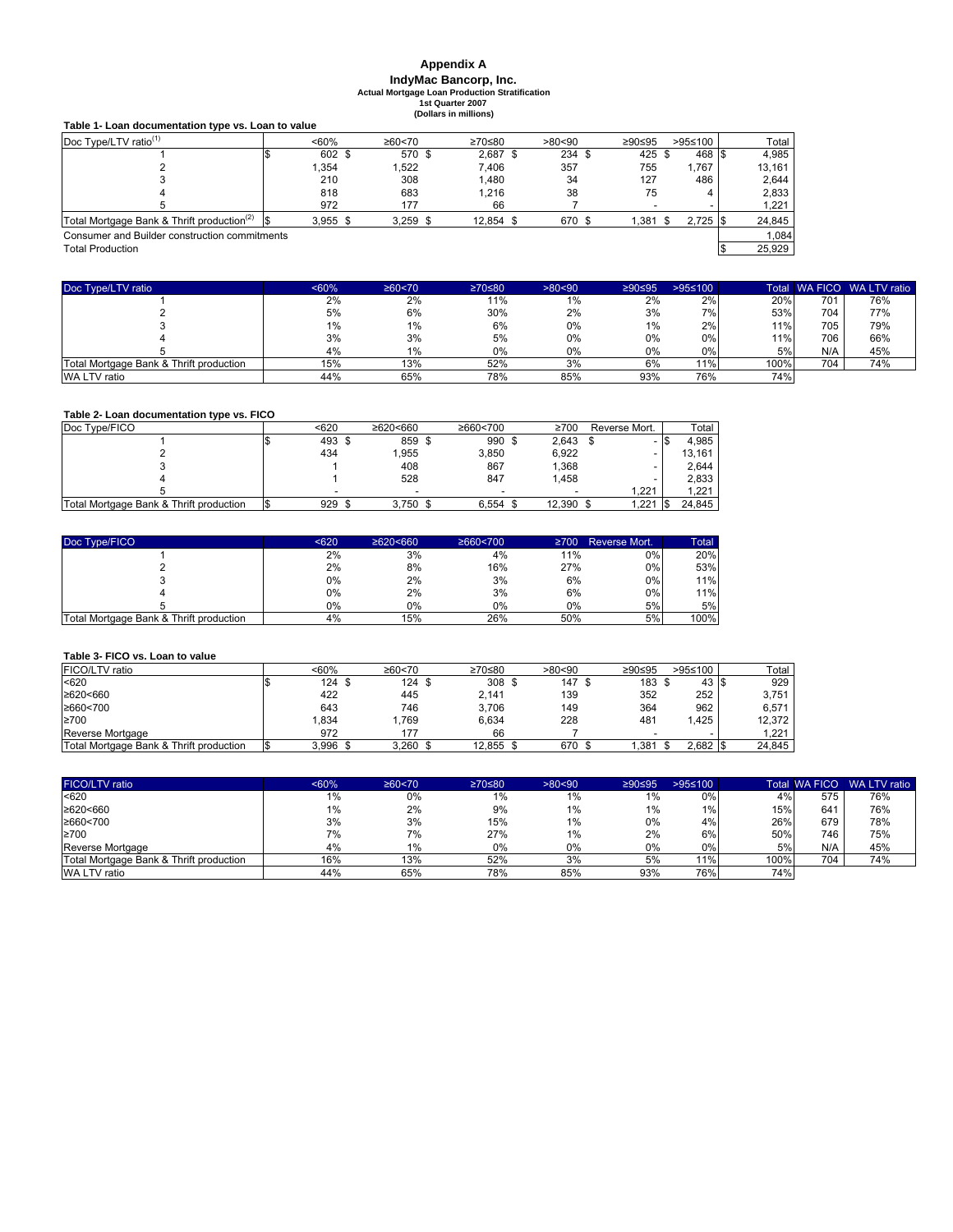# **Appendix A IndyMac Bancorp, Inc. Actual Mortgage Loan Production Stratification 1st Quarter 2007**

**(Dollars in millions)**

| Table 4- Occupancy vs. Loan to value    |            |            |        |        |        |              |        |
|-----------------------------------------|------------|------------|--------|--------|--------|--------------|--------|
| Occupancy/LTV ratio                     | <60%       | ≥60 < 70   | ≥70≤80 | >80<90 | ≥90≤95 | >95≤100      | Total  |
| <b>Primary Residence</b>                | $3.459$ \$ | $2.650$ \$ | 11.304 | 578 \$ | .204   | $2.682$ \$   | 21.877 |
| Second Home                             | 117        | 107        | 386    | 33     | 95     |              | 739    |
| <b>Investor Property</b>                | 418        | 502        | .164   | 59     | 82     |              | 2.229  |
| Total Mortgage Bank & Thrift production | 3.994      | 3.259      | 12,853 | 670 \$ | .381   | $2.686$ \ \$ | 24.845 |

| Occupancy/LTV ratio                     | $<60\%$ | ≥60 < 70 | ≥70≤80. | >80<90 | ≥90≤95 | >95≤100 | Total |
|-----------------------------------------|---------|----------|---------|--------|--------|---------|-------|
| <b>Primary Residence</b>                | 14%     | 11%      | 46%     | 2%     | 5%     | 11%     | 88%   |
| Second Home                             | 0%      | 0%       | 2%      | 0%     | 1%     | $0\%$   | 3%    |
| <b>Investor Property</b>                | 2%      | 2%       | 5%      | 0%     | 0%     | $0\%$   | 9%    |
| Total Mortgage Bank & Thrift production | 16%     | 13%      | 52%     | 2%     | 6%     | 11%     | 100%  |

#### **Table 5- Occupancy vs. FICO**

| Occupancy/FICO                          | <620 | ≥620<660 | ≥660 < 700 | $\geq 700$ | Reverse Mort. | Total  |
|-----------------------------------------|------|----------|------------|------------|---------------|--------|
| <b>Primary Residence</b>                | 890  | 3.437    | 5.858      | 10.471     | .221          | 21.877 |
| Second Home                             |      | 78       | 157        | 491        |               | 739    |
| <b>Investor Property</b>                | 26   | 236      | 554        | .413       |               | 2.229  |
| Total Mortgage Bank & Thrift production | 929  | 3.751    | 6.569      | 12.375     | .221          | 24.845 |

| Occupancy/FICO                          | <620 | $\geq 620 \leq 660$ | ≥660 < 700 | 2700 | Reverse Mort. | Total |
|-----------------------------------------|------|---------------------|------------|------|---------------|-------|
| <b>Primary Residence</b>                | 4%   | 14%                 | 23%        | 42%  | 5%            | 88%   |
| Second Home                             | 0%   | 0%                  | 1%         | 2%   | 0% l          | 3%    |
| <b>Investor Property</b>                | 0%   | 1%                  | 2%         | 6%   | 0%            | 9%    |
| Total Mortgage Bank & Thrift production | 4%   | 15%                 | 26%        | 50%  | 5%            | 100%  |

#### **Table 6- Loans with mortgage insurance vs. Loan to value**

| - -                                     |       |          |        |        |        |              |        |
|-----------------------------------------|-------|----------|--------|--------|--------|--------------|--------|
| Mortgage Insurance/LT<br>TV ratio       | <60%  | ≥60 < 70 | ≥70≤80 | >80<90 | ≥90≤95 | >95≤100      | Total  |
| Mortgage Insurance                      |       |          |        | 250    | 350    | $\sim$<br>∠∠ | 630    |
| No Mortgage Insurance                   | 3.996 | 3.259    | 12.849 | 420    | 031    | 2.661        | 24.216 |
| Total Mortgage Bank & Thrift production | 3.996 | 3.260    | 12.855 | 670    | .381   | 2.683        | 24.845 |

#### **Table 7- Loans with mortgage insurance vs. FICO**

| Mortgage Insurance/FICO                 | 620ء | ≥620<660 | ≥660<700   | ≥700   | Reverse Mort. |     | Total  |
|-----------------------------------------|------|----------|------------|--------|---------------|-----|--------|
| Mortgage Insurance                      |      | 144      | 192        | 284    | -19           |     | 630    |
| No Mortgage Insurance                   | 92C  | 3.607    | 6.379      | .088   | $.22^*$       |     | 24.215 |
| Total Mortgage Bank & Thrift production | 929  | 3.751    | $0.57^{4}$ | 12.373 | .221          | I S | 24.845 |

(1)- CLTV is used where NDE originated the 1st & 2nd lien as well as on standalone seconds; Otherwise LTV is used.<br>For purposes of this analysis toroides detail stratification of Indymac's standard consumer mortgage loan p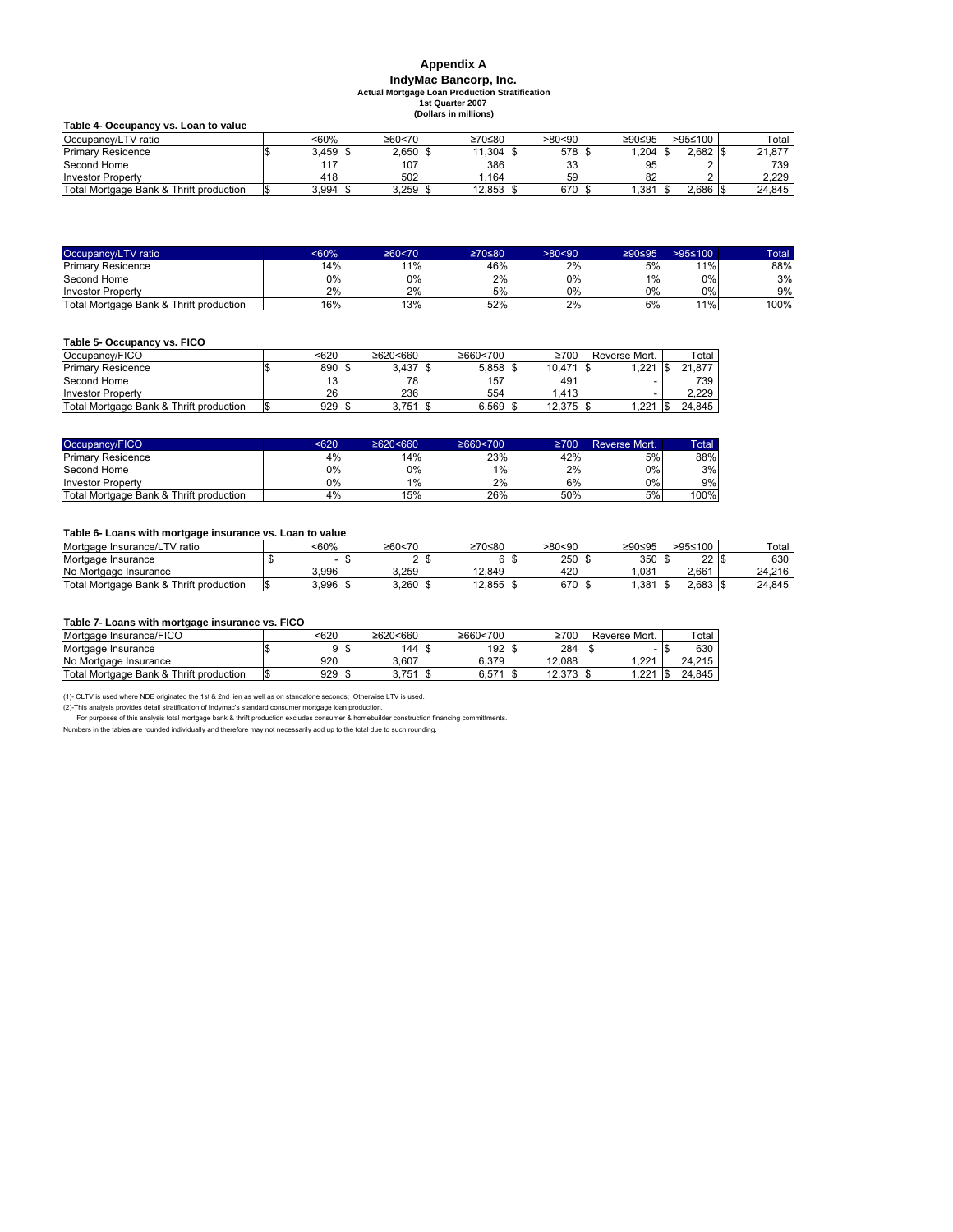### **Appendix B**

# **Indymac Bancorp, Inc.**

**Proforma Loan Production Had the Guideline Cuts Occurred Jan. 1, 2007 1st Quarter 2007**

**(Dollars in millions)**

|                                                        |            |            | 10011013 111 111111101137 |        |        |         |        |
|--------------------------------------------------------|------------|------------|---------------------------|--------|--------|---------|--------|
| Table 1- Loan documentation type vs. Loan to value     |            |            |                           |        |        |         |        |
| Doc Type/LTV ratio $(1)$                               | $~50\%$    | ≥60 < 70   | ≥70≤80                    | >80<90 | ≥90≤95 | >95≤100 | Total  |
|                                                        | 541 \$     | 537 \$     | $2.148$ \$                | 167 \$ | 234S   | 167     | 3.794  |
|                                                        | 1.195      | 1.416      | 4.867                     | 244    | 331    | 12      | 8.066  |
|                                                        | 199        | 285        | 595                       | 29     | 27     |         | 1.135  |
|                                                        | 790        | 655        | 953                       | 22     | 15     |         | 2.434  |
|                                                        | 972        | 177        | 68                        |        |        |         | 1,221  |
| Total Mortgage Bank & Thrift production <sup>(2)</sup> | $3.697$ \$ | $3.070$ \$ | 8,631 \$                  | 466 \$ | 607 \$ | 179 \$  | 16,650 |
| Consumer and Builder construction commitments          |            |            |                           |        |        |         | 723    |
| <b>Total Production</b>                                |            |            |                           |        |        |         | 17,372 |
|                                                        |            |            |                           |        |        |         |        |

| Doc Type/LTV ratio                      | $<60\%$ | ≥60 < 70 | ≥70≤80 | >80<90 | ≥90≤95 | $>95 \le 100$ | Total | <b>WA FICO</b> | WA LTV ratio |
|-----------------------------------------|---------|----------|--------|--------|--------|---------------|-------|----------------|--------------|
|                                         | 3%      | 2%       | 13%    | 2%     | 2%     | $1\%$         | 23%   | 714            | 74%          |
|                                         | 7%      | 9%       | 29%    | 1%     | 2%     | $0\%$         | 48%   | 712            | 72%          |
|                                         | 1%      | 2%       | 4%     | 0%     | 0%     | $0\%$         | 7%    | 710            | 70%          |
|                                         | 5%      | 4%       | 6%     | 0%     | 0%     | 0%            | 15%   | 708            | 64%          |
|                                         | 6%      | 1%       | 0%     | 0%     | 0%     | $0\%$         | 7%    | N/A            | 45%          |
| Total Mortgage Bank & Thrift production | 22%     | 18%      | 52%    | 3%     | 4%     | 1%            | 100%  |                | 69%          |
| WA LTV ratio                            | 46%     | 65%      | 77%    | 85%    | 93%    | 99%           | 69%   |                |              |

### **Table 2- Loan documentation type vs. FICO**

| Doc Type/FICO                           | <620 | ≥620<660 | ≥660<700 | ≥700  | Reverse Mort. |    | Total  |
|-----------------------------------------|------|----------|----------|-------|---------------|----|--------|
|                                         | 259  | 471      | 697      | 2.367 |               | 13 | 3.794  |
|                                         | 265  | 1.002    | 1.914    | 4.884 |               |    | 8.066  |
|                                         |      | 199      | 312      | 624   |               |    | 1.135  |
|                                         |      | 444      | 712      | 1.277 |               |    | 2.434  |
|                                         |      |          |          |       | 1.221         |    | 1.221  |
| Total Mortgage Bank & Thrift production | 524  | 2.117    | 3.636    | 9.152 | 1.221         |    | 16.650 |

| Doc Type/FICO                           | $620$ | $\geq 620 < 660$ | ≥660 < 700 | $\geq 700$ | Reverse Mort. | <b>Total</b> |
|-----------------------------------------|-------|------------------|------------|------------|---------------|--------------|
|                                         | 1%    | 3%               | 5%         | 14%        | 0%            | 23%          |
|                                         | 2%    | 6%               | 11%        | 29%        | $0\%$         | 48%          |
|                                         | 0%    | $1\%$            | 2%         | 4%         | 0%            | 7%1          |
|                                         | 0%    | 3%               | 4%         | 8%         | $0\%$         | 15%          |
|                                         | 0%    | 0%               | 0%         | 0%         | 7%1           | 7%1          |
| Total Mortgage Bank & Thrift production | 3%    | 13%              | 22%        | 55%        | 7%            | 100%         |

#### **Table 3- FICO vs. Loan to value**

| FICO/LTV ratio                          | <60%  | ≥60 < 70   | ≥70≤80 | >80<90 | ≥90≤95                   | >95≤100 | Total  |
|-----------------------------------------|-------|------------|--------|--------|--------------------------|---------|--------|
| < 620                                   | 82 \$ | 105        | 241    | 74 S   | 20                       |         | 524    |
| ≥620<660                                | 372   | 408        | 1,132  | 94     | 11C                      |         | 2.117  |
| ≥660<700                                | 559   | 688        | 2.113  | 110    | 130                      | 35      | 3.636  |
| ≥700                                    | .711  | .693       | 5.076  | 183    | 338                      | 150     | 9.152  |
| Reverse Mortgage                        | 972   | 177        | 68     |        | $\overline{\phantom{0}}$ |         | 1.221  |
| Total Mortgage Bank & Thrift production | 3.697 | $3.070$ \$ | 8.631  | 466    | 598                      | 187     | 16.650 |

| <b>FICO/LTV</b> ratio                   | $&50\%$ | $260 - 70$ | ≥70≤80 | >80<90 | ≥90≤95 | >95≤100 |      | Total WA FICO | WA LTV ratio |
|-----------------------------------------|---------|------------|--------|--------|--------|---------|------|---------------|--------------|
| < 620                                   | 0%      | 1%         | 2%     | 0%     | $0\%$  | 0%      | 3%   | 568           | 72%          |
| ≥620<660                                | 2%      | 2%         | 7%     | $1\%$  | 1%     | 0%      | 13%  | 640           | 71%          |
| ≥660<700                                | 3%      | 4%         | 13%    | 1%     | 1%     | 0%      | 22%  | 681           | 72%          |
| ≥700                                    | 11%     | 10%        | 30%    | $1\%$  | 2%     | 1%      | 55%  | 748           | 71%          |
| Reverse Mortgage                        | 6%      | 1%         | 0%     | 0%     | 0%     | 0%      | 7%   | N/A           | 45%          |
| Total Mortgage Bank & Thrift production | 22%     | 18%        | 52%    | 3%     | 4%     | 1%      | 100% | 744           | 69%          |
| WA LTV ratio                            | 46%     | 65%        | 77%    | 85%    | 93%    | 99%     | 69%  |               |              |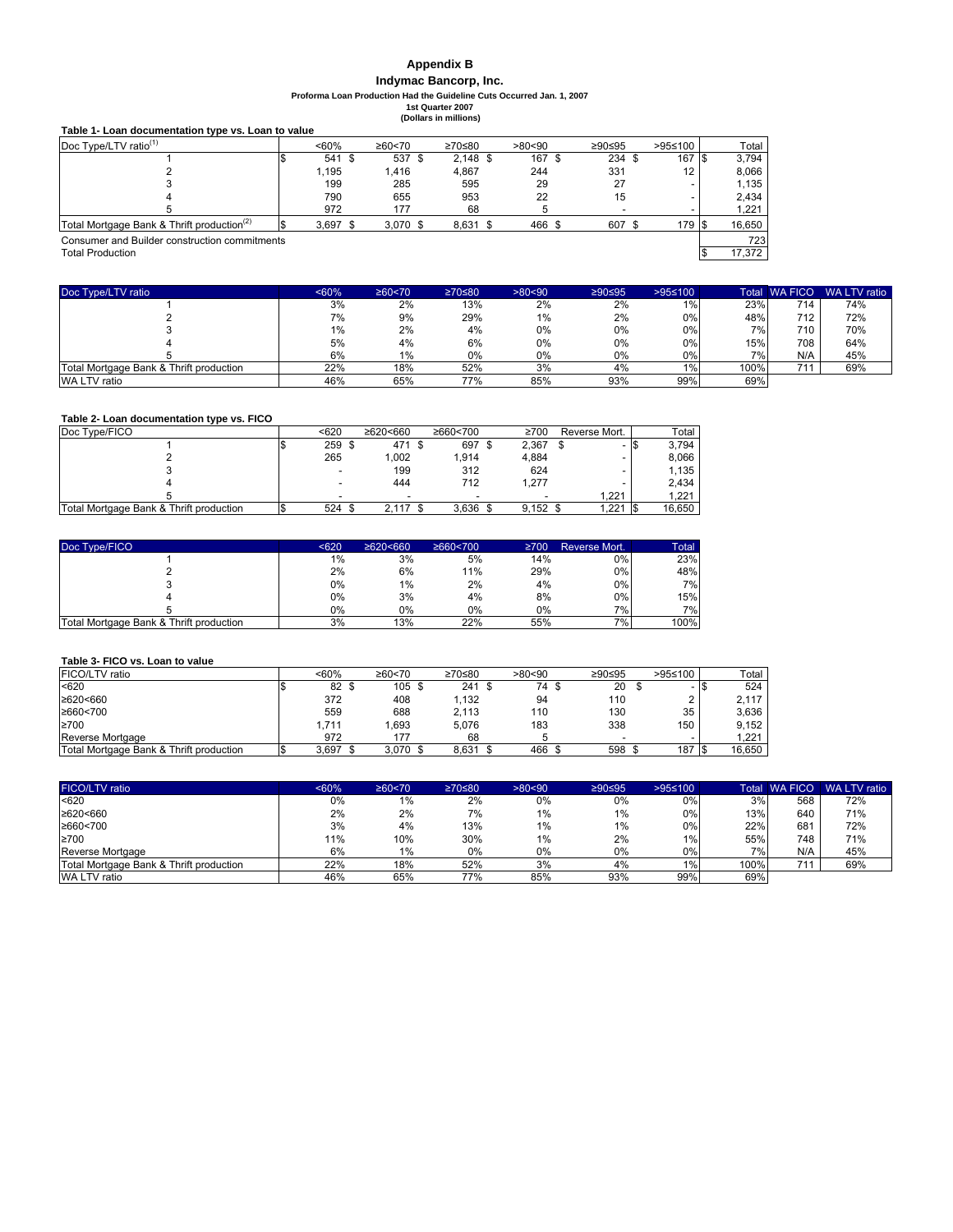### **Appendix B**

#### **Indymac Bancorp, Inc.**

**Proforma Loan Production Had the Guideline Cuts Occurred Jan. 1, 2007**

**(Dollars in millions) 1st Quarter 2007**

| Table 4- Occupancy vs. Loan to value    |            |            |          |        |        |                   |        |
|-----------------------------------------|------------|------------|----------|--------|--------|-------------------|--------|
| Occupancy/LTV ratio                     | <60%       | ≥60 < 70   | ≥70≤80   | >80<90 | ≥90≤95 | >95≤100           | Total  |
| <b>Primary Residence</b>                | $3.193$ \$ | $2.502$ \$ | 7.416 \$ | 403 \$ | 475\$  | 187 \$            | 14.176 |
| Second Home                             | 112        | 99         | 289      | 28     | 84     |                   | 613    |
| <b>Investor Property</b>                | 392        | 469        | 926      | 35     | 39     |                   | .861   |
| Total Mortgage Bank & Thrift production | 3.697 \$   | 3.070 \$   | 8.631 \$ | 466 \$ | 598 \$ | 188 <sup>\$</sup> | 16.650 |

| Occupancy/LTV ratio                     | <60% | ≥60 < 70 | ≥70≤80. | >80<90 | ≥90≤95 | $>95 \le 100$ | Total |
|-----------------------------------------|------|----------|---------|--------|--------|---------------|-------|
| <b>Primary Residence</b>                | 19%  | 15%      | 45%     | 2%     | 3%     | 1%            | 85%   |
| Second Home                             | 1%   | $1\%$    | 1%      | 0%     | 1%     | 0%            | 4%    |
| <b>Investor Property</b>                | 2%   | 2%       | 6%      | 0%     | 0%     | 0%            | 11%   |
| Total Mortgage Bank & Thrift production | 22%  | 18%      | 52%     | 3%     | 4%     | 1%            | 100%  |

#### **Table 5- Occupancy vs. FICO**

| Occupancy/FICO                          | <620   | ≥620<660   | ≥660<700   | ≥700       | Reverse Mort. | Total  |
|-----------------------------------------|--------|------------|------------|------------|---------------|--------|
| <b>Primary Residence</b>                | 507\$  | $.860$ \$  | $3.073$ \$ | 7.513 \$   | .221S         | 14.176 |
| Second Home                             |        | 63         | 119        | 422        |               | 613    |
| <b>Investor Property</b>                |        | 193        | 443        | .216       |               | .861   |
| Total Mortgage Bank & Thrift production | 524 \$ | $2,117$ \$ | $3.636$ \$ | $9.152$ \$ | $1,221$ \$    | 16.650 |

| Occupancy/FICO                          | <620 | $\geq 620 \leq 660$ | ≥660 < 700 | 2700 | Reverse Mort. | Total |
|-----------------------------------------|------|---------------------|------------|------|---------------|-------|
| <b>Primary Residence</b>                | 3%   | 12%                 | 18%        | 45%  | $7\%$         | 85%   |
| Second Home                             | 0%   | 0%                  | 1%         | 3%   | 0%            | 4%I   |
| <b>Investor Property</b>                | 0%   | 1%                  | 3%         | 7%   | $0\%$         | 11%   |
| Total Mortgage Bank & Thrift production | 3%   | 13%                 | 22%        | 55%  | $7\%$         | 100%  |

#### **Table 6- Loans with mortgage insurance vs. Loan to value**

| Mortgage Insurance/LTV ratio            |       | <60%  | ≥60 < 70 | ≥70≤80 | >80<90 | ≥90≤95 | >95≤100 | Total   |
|-----------------------------------------|-------|-------|----------|--------|--------|--------|---------|---------|
| Mortgage Insurance                      |       |       |          | ∽      | 200 \$ | 226    | 8 S     | 437     |
| No Mortgage Insurance                   |       | 3.697 | 3.069    | 8.629  | 266    | מד מ   | 179     | 16.213  |
| Total Mortgage Bank & Thrift production | 1 M J | 3.697 | 3.070 \$ | 8.631  | 466 \$ | 598 \$ | 187 S   | 16.6501 |

#### **Table 7 - Loans with mortgage insurance vs. FICO**

| Mortgage Insurance/FICO                 | 620ء | ≥620<660 | ≥660<700 | ≥700  | Reverse Mort. | Total  |
|-----------------------------------------|------|----------|----------|-------|---------------|--------|
| Mortgage Insurance                      |      | 102      | 131      | 203   |               | 437    |
| No Mortgage Insurance                   | 523  | 2.014    | 3.505    | 3.948 | .221          | 16.213 |
| Total Mortgage Bank & Thrift production | 524  |          | 3.636 \$ | ).152 | $.2211$ \$    | 16.650 |

(1)- CLTV is used where NDE originated the 1st & 2nd lien as well as on standalone seconds; Otherwise LTV is used.<br>For purposes of this analysis provides detail stratification of Indymac's standard consumer mortgage loan p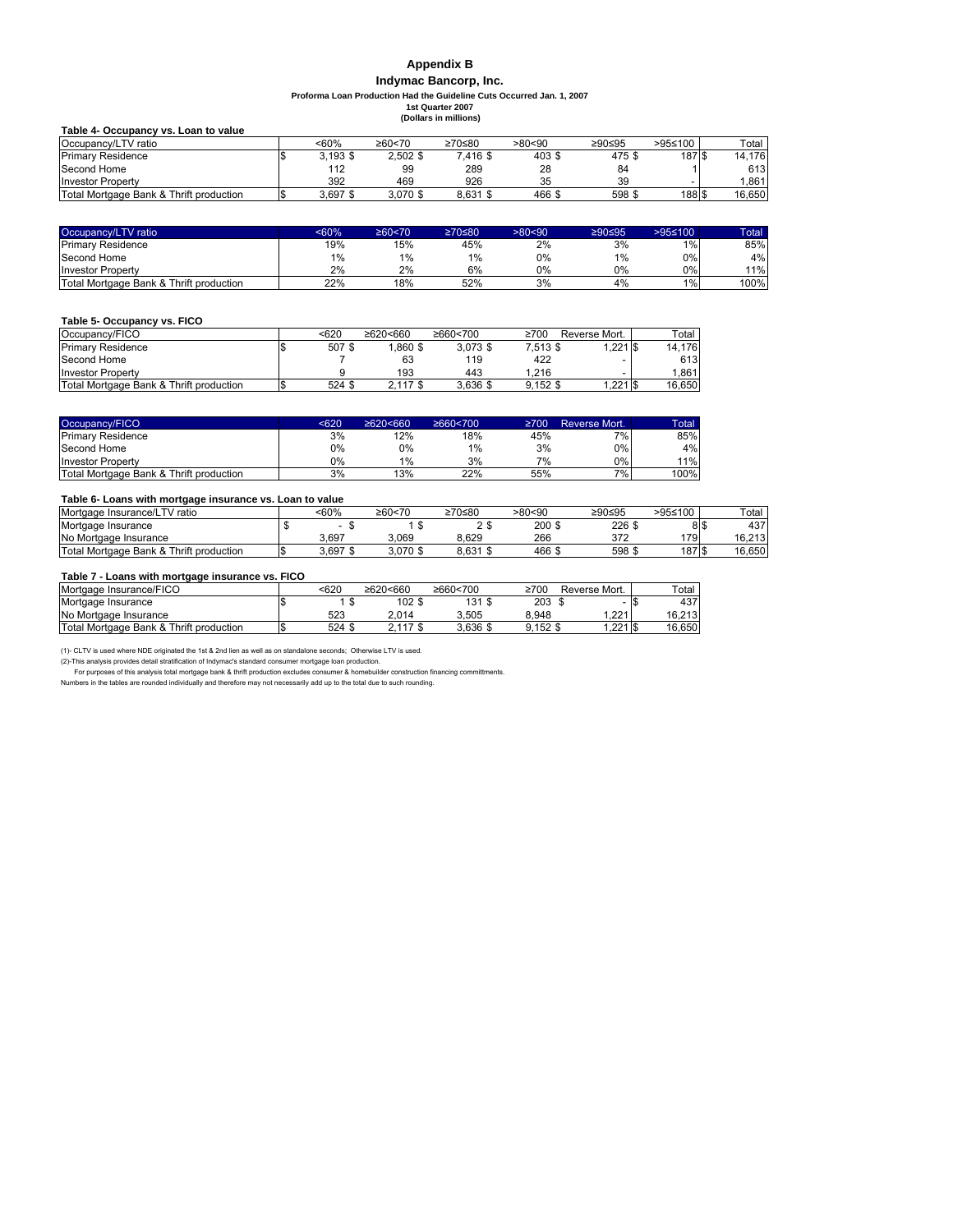### **(Dollars in millions) Appendix C Indymac Bancorp, Inc. Actual Standard Consumer Loan Production by S&P Loss Level Stratification 1st Quarter 2007**

#### **LOAN PRODUCTION AVERAGE S&P**

#### **Table 1 - Loan documentation type vs. S&P LL**

| Doc Type/S&P LL                           |        | $\leq 48\% > 48\% < 1.35\%$ |     | ≥1.35% | Total                | Doc Type/S&P L                            | ≤.48% | >.48%<1.35% ≥1.35% |             | Tota        |
|-------------------------------------------|--------|-----------------------------|-----|--------|----------------------|-------------------------------------------|-------|--------------------|-------------|-------------|
|                                           | 2.865  | .296                        |     | 505    | 4.666                |                                           | 0.23% | 0.71%              |             | 7.79% 1.18% |
|                                           | 5,585  | 5,370                       |     | 904    | 1.858                |                                           | 0.24  | 0.75               | 5.81        | 0.90        |
|                                           | 1.170  | 1.194                       |     | 104    | 2.468                |                                           | 0.25  | 0.25               | 2.08        | 0.56        |
|                                           | 1.984  |                             | 762 | 65     | 2.811                |                                           | 0.16  | 0.71               | 2.04        | 0.35        |
|                                           |        |                             |     |        |                      |                                           |       |                    |             |             |
| Total Mortagae Rank and Thrift production | 11 604 | <b>R 623</b>                |     |        | $C$ 1 578 $C$ 21 803 | Total Mortagae Rank and Thrift production | U 230 | 0.74%              | 6.05% 0.85% |             |

| Doc Type/S&P LL                           |     | $\leq 48\% > 48\% < 1.35\%$ | $\geq 1.35\%$ | Total |
|-------------------------------------------|-----|-----------------------------|---------------|-------|
|                                           | 13% | 6%                          | 3%            | 22%   |
|                                           | 26% | 24%                         | 4%            | 54%   |
|                                           | 5%  | 6%                          | $0\%$         | 11%   |
|                                           | 9%  | 4%                          | $0\%$         | 13%   |
|                                           | 0%  | 0%                          | $0\%$         | 0%    |
| Total Mortgage Bank and Thrift production | 53% | 40%                         | 7%            | 100%  |

#### **Table 2 - FICO vs. S&P LL**

| FICO/S&P LL                               | ⊸.48% | $>48\%$ < 1.35% | ≥1.35% |      | Total           | <b>FICO</b><br>Ava. | <b>FICO/S&amp;P LL</b>                    | ≤.48% | $>48\% < 1.35\%$ | ≥1.35% | Total       |
|-------------------------------------------|-------|-----------------|--------|------|-----------------|---------------------|-------------------------------------------|-------|------------------|--------|-------------|
| < 620                                     | 169   | 159             |        | 573  | 90 <sup>7</sup> | 574                 | < 620                                     | 0.19% | 0.84%            |        | 9.06% 5.94% |
| ≥620<660                                  | .194  | ,878            |        | 457  | 3,529           | 641                 | ≥620<660                                  | 0.21  | 0.79             | 6.35   | 1.31        |
| ≥660<700                                  | 2.237 | 3,380           |        | 364  | 5,981           | 680                 | ≥660<700                                  | 0.24  | 0.75             | 2.86   | 0.69        |
| ≥700                                      | 8.012 | 3.196           |        | 184  | 1.392           | 746                 | ≥700                                      | 0.22  | 0.69             | 2.20   | 0.39        |
| Total Mortgage Bank and Thrift production | 1.613 | 8.613           |        | .578 | 21.803<br>- IS  | 704                 | Total Mortgage Bank and Thrift production | 0.23% | 0.74%            | 6.05%  | 0.85%       |

| <b>FICO/S&amp;P LL</b>                    |     | $\leq 48\%$ > 48% < 1.35% | $\geq 1.35\%$ | Total |
|-------------------------------------------|-----|---------------------------|---------------|-------|
| < 620                                     | 1%  | 0%                        | 3%            | 4%    |
| ≥620<660                                  | 5%  | 9%                        | 2%            | 16%   |
| ≥660<700                                  | 10% | 16%                       | 2%            | 28%   |
| $\geq 700$                                | 37% | 15%                       | 0%            | 52%   |
| Total Mortgage Bank and Thrift production | 53% | 40%                       | 7%            | 100%  |

### **Table 3 - Occupancy Type vs. S&P LL**

| Occupancy/S&P LL                          |      | ≟.48%  | $>48\% < 1.35\%$ |       | ≥1.35% | Total  | Occupancy/S&P LL                          | ≤.48%         | $>48\%$ < 1.35% | ≥1.35%     | Total |
|-------------------------------------------|------|--------|------------------|-------|--------|--------|-------------------------------------------|---------------|-----------------|------------|-------|
| <b>Primary Residence</b>                  |      | 10.16' |                  | 7.587 | .248   | 18.996 | <b>Primary Residence</b>                  | 0.23%         | 0.73%           | 6.70%      | 0.85% |
| Second Home                               |      |        |                  | 168   |        | 602    | Second Home                               | $0.2^{\circ}$ | 0.69            | 5.59.      | 0.53  |
| <b>Investor Property</b>                  |      | .027   |                  | 867   | 313    | 2.206  | <b>Investor Property</b>                  | 0.19          | 0.84            | .40        | 0.90  |
| Total Mortgage Bank and Thrift production | - 56 | 1.604  |                  | 3.622 | 1.578  | 21.803 | Total Mortgage Bank and Thrift production | 0.23%         | 0.74%           | $6.05\%$ . | 0.85% |

| Occupancy/S&P LL                          |     | $\leq 48\% > 48\% < 1.35\%$ | $\geq 1.35\%$ | Total |
|-------------------------------------------|-----|-----------------------------|---------------|-------|
| <b>Primary Residence</b>                  | 46% | 35%                         | 6%            | 87%   |
| Second Home                               | 2%  | 1%                          | 0%            | 3%    |
| <b>Investor Property</b>                  | 5%  | 4%                          | 1%            | 10%   |
| Total Mortgage Bank and Thrift production | 53% | 40%                         | 7%            | 100%  |

### **Table 4 - GSE Eligibility vs. S&P LL**

| GSE Elia./S&P LL                          |            | $\leq 48\% > 48\% < 1.35\%$ | ≥1.35% | Total                    |
|-------------------------------------------|------------|-----------------------------|--------|--------------------------|
| Agency Eligible Standard                  | 627        | 60 \$                       |        | 688                      |
| Agency Eligible Pursuant to Committed     |            |                             |        |                          |
| Forward Agreements                        | 4.758      | 4.700                       | 384    | 9.843                    |
|                                           |            |                             |        |                          |
| Agency Eligible Pursuant to Forward       |            |                             |        |                          |
| Agreement but for loan size               | 4.941      | 1.839                       | 37     | 6.816                    |
| Non-Agency Eligible                       | 1.277      | 2.024                       | .155   | 4.456                    |
| Total Mortgage Bank and Thrift production | $1,603$ \$ |                             |        | 8,623 \$ 1,578 \$ 21,803 |

| <b>GSE Elig./S&amp;P LL</b>                                        |     | $\leq 48\% > 48\% < 1.35\%$ | $\geq 1.35\%$ | Total |
|--------------------------------------------------------------------|-----|-----------------------------|---------------|-------|
| Agency Eligible Standard                                           | 3%  | $0\%$                       | $0\%$         | 3%    |
| Agency Eligible Pursuant to Committed<br><b>Forward Agreements</b> | 22% | 22%                         | 2%            | 46%   |
| Agency Eligible Pursuant to Forward<br>Agreement but for loan size | 22% | 9%                          | 0%            | 31%   |
| Non-Agency Eligible                                                | 6%  | 9%                          | 5%            | 20%   |
| Total Mortgage Bank and Thrift production                          | 53% | 40%                         | 7%            | 100%  |

| Doc Type/S&P LL                           |        | $\leq 48\% > 48\% < 1.35\%$ |       | ≥1.35% | Total.            | Doc Type/S&P LL                           |       | ≤.48% >.48%<1.35% ≥1.35% |             | Total |
|-------------------------------------------|--------|-----------------------------|-------|--------|-------------------|-------------------------------------------|-------|--------------------------|-------------|-------|
|                                           | 2.865  |                             | 1,296 | 505    | 4.666             |                                           | 0.23% | 0.71%                    | 7.79% 1.18% |       |
|                                           | 5.585  |                             | 5,370 | 904    | 11,858            |                                           | 0.24  | 0.75                     | 5.81        | 0.90  |
|                                           | 1.170  |                             | 1,194 | 104    | 2.468             |                                           | 0.25  | 0.25                     | 2.08        | 0.56  |
|                                           | 1.984  |                             | 762   | 65     | 2.811             |                                           | 0.16  | 0.71                     | 2.04        | 0.35  |
|                                           |        |                             |       |        |                   |                                           |       |                          |             |       |
| Total Mortgage Bank and Thrift production | 11.604 |                             | 8,623 |        | 3 1,578 \$ 21,803 | Total Mortgage Bank and Thrift production | 0.23% | 0.74%                    | 6.05% 0.85% |       |

| FICO/S&P LL                               | ≤.48% | $>48\%$ < 1.35% | ≥1.35%   | <b>Total</b> |
|-------------------------------------------|-------|-----------------|----------|--------------|
| < 620                                     | 0.19% | 0.84%           | $9.06\%$ | 5.94%        |
| 1≥620<660                                 | 0.21  | 0.79            | 6.35     | 1.31         |
| ≥660<700                                  | 0.24  | 0.75            | 2.86     | 0.69         |
| ≥700                                      | 0.22  | 0.69            | 2.20     | 0.39         |
| Total Mortgage Bank and Thrift production | 0.23% | 0.74%           | 6.05%    | 0.85%        |

| Occupancy/S&P LL                          | ≤.48% | >.48%<1.35% ≥1.35% |      | Total       |
|-------------------------------------------|-------|--------------------|------|-------------|
| <b>Primary Residence</b>                  | 0.23% | 0.73%              |      | 6.70% 0.85% |
| Second Home                               | 0.21  | 0.69               | 6.59 | 0.53        |
| <b>Investor Property</b>                  | 0.19  | 0.84               | 3.40 | 0.90        |
| Total Mortgage Bank and Thrift production | 0.23% | 0.74%              |      | 6.05% 0.85% |

| GSE Elia./S&P LL                                                   | ≤.48% | $>48\%$ < 1.35% | $\geq 1.35\%$ | Total |
|--------------------------------------------------------------------|-------|-----------------|---------------|-------|
| Agency Eligible Standard                                           | 0.17% | 0.62%           | 2.08%         | 0.21% |
| Agency Eligible Pursuant to Committed<br><b>Forward Agreements</b> | 0.24  | 0.73            | 0.56          | 0.56  |
| Agency Eligible Pursuant to Forward<br>Agreement but for loan size | 0.22  | 0.67            | 0.35          | 0.35  |
| Non-Agency Eligible                                                | 0.23  | 0.82            | 2.63          | 2.63  |
| Total Mortgage Bank and Thrift production                          | 0.23% | 0.74%           | 6.05%         | 0.85% |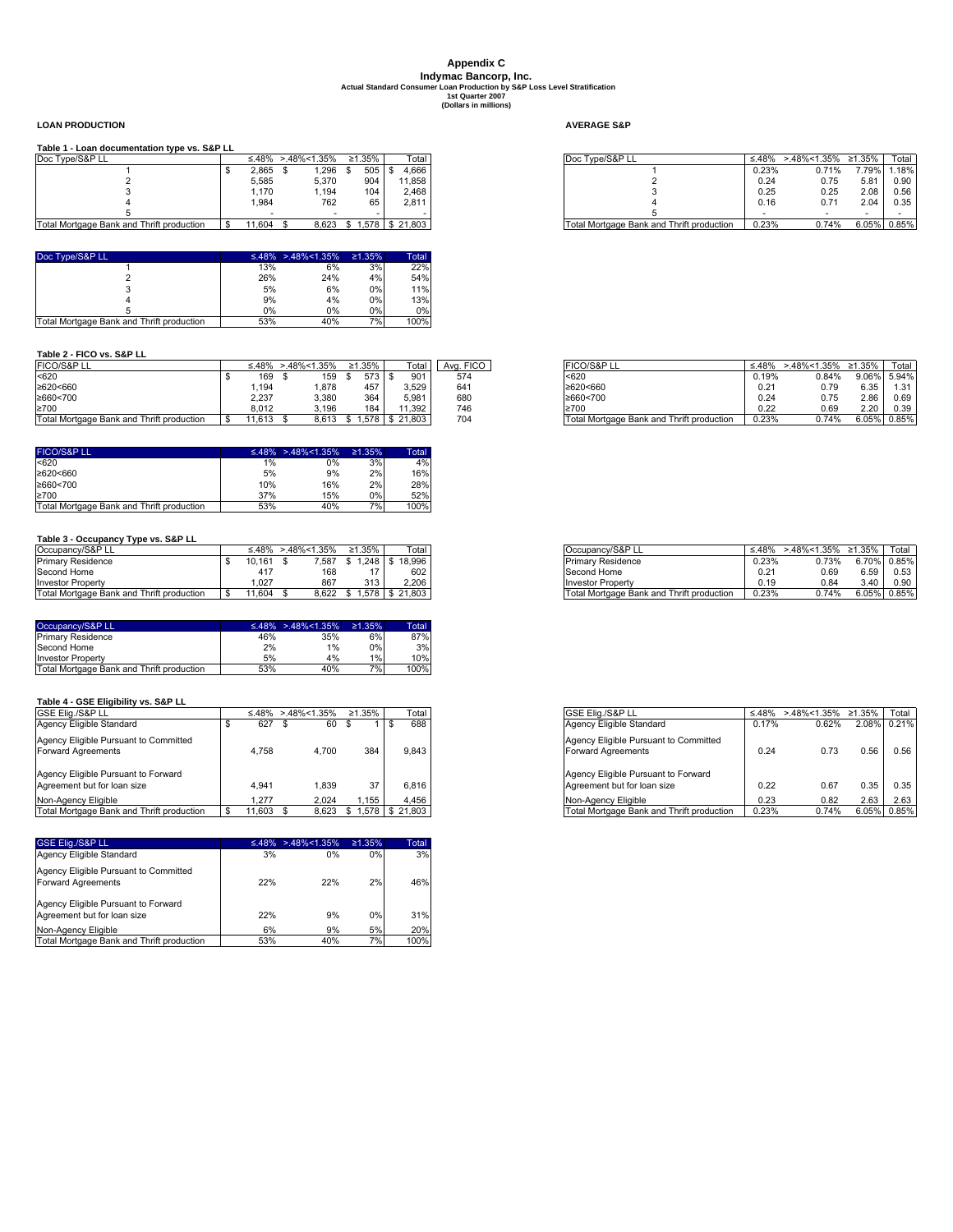# **Appendix C Indymac Bancorp, Inc. Actual Standard Consumer Loan Production by S&P Loss Level Stratification 1st Quarter 2007**

**(Dollars in millions)**

#### **LOAN PRODUCTION AVERAGE S&P**

#### **Table 5 - LTV Ratio vs. S&P LL**

|                                           |             |             |        |                          |           | Avg.      |                                           |       |                    |       |             |
|-------------------------------------------|-------------|-------------|--------|--------------------------|-----------|-----------|-------------------------------------------|-------|--------------------|-------|-------------|
| LTV Ratio/S&P LL                          | ≤.48%       | >.48%<1.35% | ≥1.35% | Total                    | Ava, FICO | LTV Ratio | LTV Ratio/S&P LL                          | ≤.48% | >.48%<1.35% ≥1.35% |       | Total       |
| $~160\%$                                  | 2,551       | 12          |        | 2,563                    | 717       | 48%       | $~50\%$                                   | 0.03% | 0.63%              | .38%  | 0.03%       |
| ≥60 < 70                                  | 2.651       | 285         |        | 2.953                    | 710       | 65%       | ≥60 < 70                                  | 0.18  | 0.68               | 2.12  | 0.24        |
| ≥70≤80                                    | 5,332       | 6,348       | 699    | 12.379                   | 704       | 78%       | ≥70≤80                                    | 0.33  | 0.74               | 2.23  | 0.65        |
| >80<90                                    | 174         | 210         | 266    | 651                      | 666       | 86%       | >80<90                                    | 0.22  | 0.81               | 7.22  | 3.36        |
| ≥90≤95                                    | 329         | 398         | 468    | l.196                    | 673       | 93%       | ≥90≤95                                    | 0.25  | 0.78               | 9.59  | 4.08        |
| $>95 \le 100$                             | 556         | .380        | 125    | 2.061                    | 705       | 100%      | >95≤100                                   | 0.38  | 0.71               | 12.10 | 1.31        |
| Total Mortgage Bank and Thrift production | $11.593$ \$ |             |        | 8.633 \$ 1.578 \$ 21.803 | 704       | 76%       | Total Mortgage Bank and Thrift production | 0.23% | 0.74%              |       | 6.05% 0.85% |
| Avg. FICO                                 | 724         | 688         | 635    | 704                      |           |           |                                           |       |                    |       |             |
| Avg. LTV Ratio                            | 70%         | 83%         | 85%    | 76%                      |           |           |                                           |       |                    |       |             |

 ${\small \begin{array}{cccccccc} \text{LTV Ratio/SAP LL} & \text{\textbf{\texttt{<-60\%}}} & \text{\textbf{\texttt{<-48\%}}\ \text{\texttt{>+48\%}}\ \text{\texttt{<-1.35\%}} & \text{\texttt{21.35\%}} & \text{Total} & \text{\texttt{22\%}}\\ & \text{\texttt{<-60\%}} & 12\% & 0\% & 0\% & 12\%\\ \text{\texttt{>20\%}} & 12\% & 1\% & 0\% & 13\%\\ \text{\texttt{>20\%}} & 24\% & 30\% & 3\% &$ <60% 12% 0% 0% 12% ≥60<70 12% 1% 0% 13% ≥70≤80 24% 30% 3% 57%  $\geq 800 \leq 80$ <br>  $>800 \leq 90 \leq 95$ <br>  $>800 \leq 95 \leq 100$ <br>  $>95 \leq 100$ <br>  $>950 \leq 100$ <br>  $>950 \leq 100$ <br>  $>950 \leq 100$ <br>  $>3\%$   $>6\%$ <br>  $>1\%$ <br>  $>6\%$ <br>  $>1\%$ ≥90≤95 1% 2% 2% 5% + 2000<br>
-100<br>
-100 10% 6% 1% 10%<br>
-100 10% 0% 0% 0% 0%<br>
-100% 100% 100% 100% >100 0% 0% 0% 0% Total Mortgage Bank and Thrift production 53% 40%

#### **Table 6 - Reconciliation from total production to total S&P production**

| <b>Total Production</b>                            | 25.930 |  |
|----------------------------------------------------|--------|--|
| Less:                                              |        |  |
| Home equity line of credit <sup>(1)</sup> /Seconds | 1.703  |  |
| Reverse Mortgages                                  | 1.221  |  |
| Consumer construction <sup>(1)</sup>               | 842    |  |
| <b>Commerical Real Estate</b>                      |        |  |
| Builder construction commitments <sup>(1)</sup>    | 360    |  |
| Total S&P evaluated production                     | 21.803 |  |
|                                                    |        |  |

Footnote:<br>CLTV is used where NDE originated the 1st and 2nd lien as well as on standalone seconds; Otherwise LTV is used.<br>Numbers in the tables are rounded individually and therefore may not necessarily add up to the total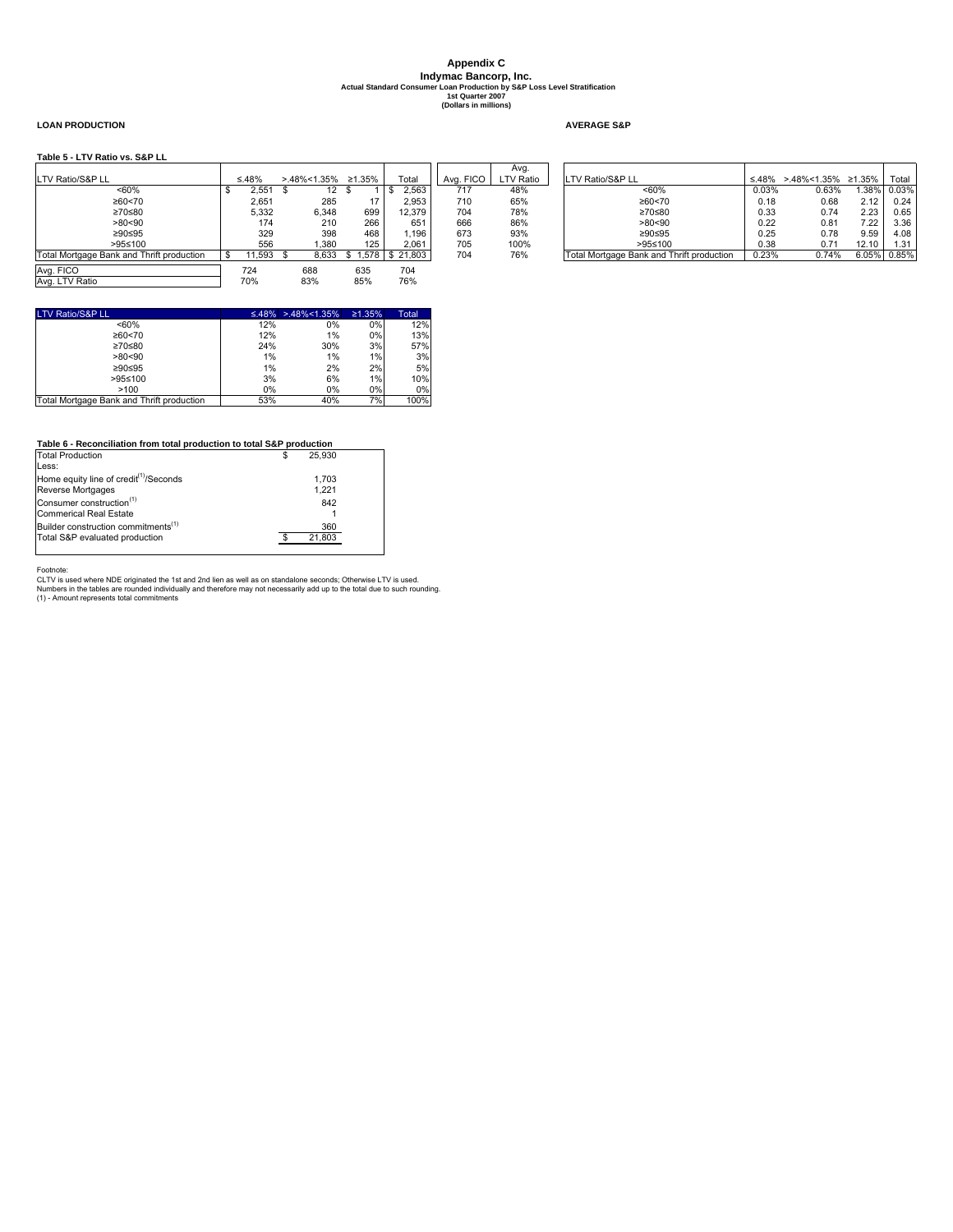### **Appendix D (Dollars in millions) Proforma Loan Production by S&P Loss Level Stratification Had the Guideline Cuts Occurred Jan. 1, 2007<br>Proforma Loan Production by S&P Loss Level Stratification Had the Guideline Cuts Occurred Jan. 1, 2007<br>1997 - The Stra**

**LOAN PRODUCTION AVERAGE S&P**

#### **Table 1 - Loan documentation type vs. S&P LL**

| .                                         |                       |             |        |        |                                           |       |             |               |       |
|-------------------------------------------|-----------------------|-------------|--------|--------|-------------------------------------------|-------|-------------|---------------|-------|
| Doc Type/S&P LL                           | ≤.48%                 | -.48%<1.35% | ≥1.35% | Total  | Doc Type/S&P LL                           | ≤.48% | -.48%<1.35% | $\geq 1.35\%$ | Total |
|                                           | 2,608                 | 760         | 215    | 3.583  |                                           | 0.22% | $0.70\%$    | 3.82% 0.54%   |       |
|                                           | 4.616                 | 2,475       | 398    | 7.489  |                                           | 0.22  | 0.74        | 4.19          | 0.60  |
|                                           | 808                   | 290         | 34     | .132   |                                           | 0.21  | 0.72        | 1.94          | 0.39  |
|                                           | 1,856                 | 546         | 29     | 2.431  |                                           | 0.15  | 0.69        | 1.80          | 0.29  |
|                                           |                       |             |        |        |                                           |       |             |               |       |
| Total Mortgage Bank and Thrift production | 9.888<br>$\mathbf{r}$ | 1 በ7በ       | 676    | 14.634 | Total Mortgage Bank and Thrift production | 0.21% | 0.72%       | 386% 0.52%    |       |

| Doc Type/S&P LL                           | ≤.48% | $>48\% < 1.35\%$ | $\geq 1.35\%$ | Total |
|-------------------------------------------|-------|------------------|---------------|-------|
|                                           | 18%   | 5%               | 1%            | 24%   |
|                                           | 31%   | 17%              | 3%            | 51%   |
|                                           | 6%    | 2%               | 0%            | 8%    |
|                                           | 13%   | 4%               | 0%            | 17%   |
|                                           | 0%    | 0%               | 0%            | $0\%$ |
| Total Mortgage Bank and Thrift production | 68%   | 28%              | 4%            | 100%  |

#### **Table 2 - FICO vs. S&P LL**

| FICO/S&P LL                               | $\leq 48\%$ | $.48\%1.35%$ | 1.35% | Total  | <b>FICO</b><br>Ava. | <b>FICO/S&amp;P LL</b>                    | ≤.48% | $.48\% < 1.35\%$ | ≥1.35% | Total       |
|-------------------------------------------|-------------|--------------|-------|--------|---------------------|-------------------------------------------|-------|------------------|--------|-------------|
| < 620                                     | 139         | 123          | 261   | 523    | 568                 | < 620                                     | 0.20% | 0.83%            |        | 5.07% 2.78% |
| ≥620<660                                  | .112        | 801          | 165   | 2.078  | 640                 | ≥620<660                                  | 0.21  | 0.74             | 4.40   | 0.75        |
| ≥660<700                                  | 1.988       | ,288         | 155   | 3.432  | 681                 | ≥660<700                                  | 0.23  | 0.74             | 2.34   | 0.52        |
| ≥700                                      | 6.656       | .852         | 95    | 8.602  | 748                 | $\geq 700$                                | 0.20  | 0.69             | 2.06   | 0.33        |
| Total Mortgage Bank and Thrift production | 9.894       | 4.064        | 676   | 14.634 | 711                 | Total Mortgage Bank and Thrift production | 0.21% | 0.72%            | 3.86%  | 0.52%       |

| <b>FICO/S&amp;P LL</b>                    | ≤.48% | $> 48\% < 1.35\%$ | ≥1.35% | Total |
|-------------------------------------------|-------|-------------------|--------|-------|
| < 620                                     | 1%    | 1%                | 2%     | 4%    |
| $\geq 620 \leq 660$                       | 8%    | 5%                | 1%     | 14%   |
| $\geq 660 < 700$                          | 14%   | 9%                | 1%     | 24%   |
| $\geq 700$                                | 45%   | 13%               | 0%     | 58%   |
| Total Mortgage Bank and Thrift production | 68%   | 28%               | 4%     | 100%  |

### **Table 3 - Occupancy Type vs. S&P LL**

| Occupancy/S&P LL                          | ≤.48% | $3.48\% < 1.35\%$ | ≥1.35% | Total  | Occupancy/S&P LL                          | ≤.48% | -.48%<1.35% | ≥1.35% | Total       |
|-------------------------------------------|-------|-------------------|--------|--------|-------------------------------------------|-------|-------------|--------|-------------|
| Primary Residence                         | 8.547 | 3.278             | 494    | 12.319 | <b>Primary Residence</b>                  | 0.21% | 0.70%       |        | 4.07% 0.49% |
| Second Home                               | 378   | QF<br>ຶ           |        | 478    | Second Home                               | 0.20  | 0.65        | 6.88   | 0.37        |
| <b>Investor Property</b>                  | ar,   | 697               | 177    | .838   | <b>Investor Property</b>                  | 0.19  | 0.82        | 3.16   | 0.72        |
| Total Mortgage Bank and Thrift production | 9.888 | 4.070             | 676    | 14.634 | Total Mortgage Bank and Thrift production | 0.21% | 0.72%       | 3.86%  | 0.52%       |

| Occupancy/S&P LL                          | $\leq 48\%$ | $>48\%$ < 1.35% | $\geq 1.35\%$ | Total |
|-------------------------------------------|-------------|-----------------|---------------|-------|
| <b>Primary Residence</b>                  | 58%         | 22%             | 3%            | 83%   |
| Second Home                               | 3%          | 1%              | 0%            | 4%    |
| <b>Investor Property</b>                  | 7%          | 5%              | 1%            | 13%   |
| Total Mortgage Bank and Thrift production | 68%         | 28%             | 4%            | 100%  |

#### **Table 4 - GSE Eligibility vs. S&P LL**

| GSE Elig./S&P LL                          | ≤.48% | $>48\%$ < 1.35% | ≥1.35% | Total  | <b>GSE Elia./S&amp;P LL</b>               | ≤.48% | >.48%<1.35% | ≥1.35%      | Total |
|-------------------------------------------|-------|-----------------|--------|--------|-------------------------------------------|-------|-------------|-------------|-------|
| Agency Eligible Standard                  | 626   | 58              |        | 685    | Agency Eligible Standard                  | 0.17% | 0.62%       | 2.08% 0.10% |       |
| Agency Eligible Pursuant to Committed     |       |                 |        |        | Agency Eligible Pursuant to Committed     |       |             |             |       |
| <b>Forward Agreements</b>                 | 3.857 | 1,848           | 224    | 5.929  | <b>Forward Agreements</b>                 | 0.21  | 0.71        | 2.54        |       |
| Agency Eligible Pursuant to Forward       |       |                 |        |        | Agency Eligible Pursuant to Forward       |       |             |             |       |
| Agreement but for loan size               | 4.390 | 804             | 14     | 5.209  | Agreement but for loan size               | 0.20  | 0.64        | 2.00        |       |
| Non-Agency Eligible                       | .014  | 1.360           | 438    | 2.374  | Non-Agency Eligible                       | 0.22  | 0.78        | 4.59        |       |
| Total Mortgage Bank and Thrift production | 9.888 | 4.070           | 677    | 14.643 | Total Mortgage Bank and Thrift production | 0.21% | 0.72%       | 3.86% 0.52% |       |

| <b>GSE Elig./S&amp;P LL</b>                                        | ≤.48% | $>48\%$ < 1.35% | $\geq 1.35\%$ | Total |
|--------------------------------------------------------------------|-------|-----------------|---------------|-------|
| Agency Eligible Standard                                           | 4%    | 0%              | 0%            | 4%    |
| Agency Eligible Pursuant to Committed<br><b>Forward Agreements</b> | 27%   | 13%             | 2%            | 42%   |
| Agency Eligible Pursuant to Forward<br>Agreement but for loan size | 31%   | 6%              | 0%            | 37%   |
| Non-Agency Eligible                                                | 6%    | 9%              | 2%            | 17%   |
| Total Mortgage Bank and Thrift production                          | 68%   | 28%             | 4%            | 100%  |

| Doc Type/S&P LL                           | ≤.48% | $>48\%$ < 1.35% |  | ≥1.35% |  | Total  | n Type/S&P L∟<br>Doc                      |       | >.48%<1.35% | ≥1.35% | Total       |  |  |
|-------------------------------------------|-------|-----------------|--|--------|--|--------|-------------------------------------------|-------|-------------|--------|-------------|--|--|
|                                           | 2.608 | 760             |  | 215 I  |  | 3.583  |                                           | 0.22% | 0.70%       |        | 3.82% 0.54% |  |  |
|                                           | 4.616 | 2.475           |  | 398    |  | 7.489  |                                           | 0.22  | 0.74        | 4.19   | 0.60        |  |  |
|                                           | 808   | 290             |  | 34     |  | 1.132  |                                           | 0.21  | 0.72        | 1.94   | 0.39        |  |  |
|                                           | 1.856 | 546             |  | 29     |  | 2.431  |                                           | 0.15  | 0.69        | 1.80   | 0.29        |  |  |
|                                           |       |                 |  |        |  |        |                                           |       |             |        |             |  |  |
| Total Mortgage Bank and Thrift production | 9.888 | 4.070           |  | 676 I  |  | 14.634 | Total Mortgage Bank and Thrift production | 0.21% | 0.72%       |        | 3.86% 0.52% |  |  |

| <b>FICO/S&amp;P LL</b>                    | $\leq 48\%$ | $>48\% < 1.35\%$ | ≥1.35% | ™otal       |
|-------------------------------------------|-------------|------------------|--------|-------------|
| < 620                                     | 0.20%       | 0.83%            |        | 5.07% 2.78% |
| $\geq 620 \leq 660$                       | 0.21        | 0.74             | 4.40   | 0.75        |
| $\geq 660 < 700$                          | 0.23        | 0.74             | 2.34   | 0.52        |
| $\geq 700$                                | 0.20        | 0.69             | 2.06   | 0.33        |
| Total Mortgage Bank and Thrift production | 0.21%       | 0.72%            |        | 3.86% 0.52% |

| Occupancy/S&P LL                          | ≤.48% | $>48\% < 1.35\%$ $\geq 1.35\%$ |      | Total       |
|-------------------------------------------|-------|--------------------------------|------|-------------|
| <b>Primary Residence</b>                  | 0.21% | 0.70%                          |      | 4.07% 0.49% |
| Second Home                               | 0.20  | 0.65                           | 6.88 | 0.37        |
| <b>Investor Property</b>                  | 0.19  | 0.82                           | 3.16 | 0.72        |
| Total Mortgage Bank and Thrift production | 0.21% | 0.72%                          |      | 3.86% 0.52% |

| GSE Elia./S&P LL                                                   | $\leq 48\%$ | $>48\%$ < 1.35% | $\geq 1.35\%$ | Total       |
|--------------------------------------------------------------------|-------------|-----------------|---------------|-------------|
| Agency Eligible Standard                                           | 0.17%       | 0.62%           |               | 2.08% 0.10% |
| Agency Eligible Pursuant to Committed<br><b>Forward Agreements</b> | 0.21        | 0.71            | 2.54          | 0.20        |
| Agency Eligible Pursuant to Forward<br>Agreement but for loan size | 0.20        | 0.64            | 2.00          | 0.28        |
| Non-Agency Eligible                                                | 0.22        | 0.78            | 4.59          | 1.17        |
| Total Mortgage Bank and Thrift production                          | 0.21%       | 0.72%           | 3.86%         | 0.52%       |